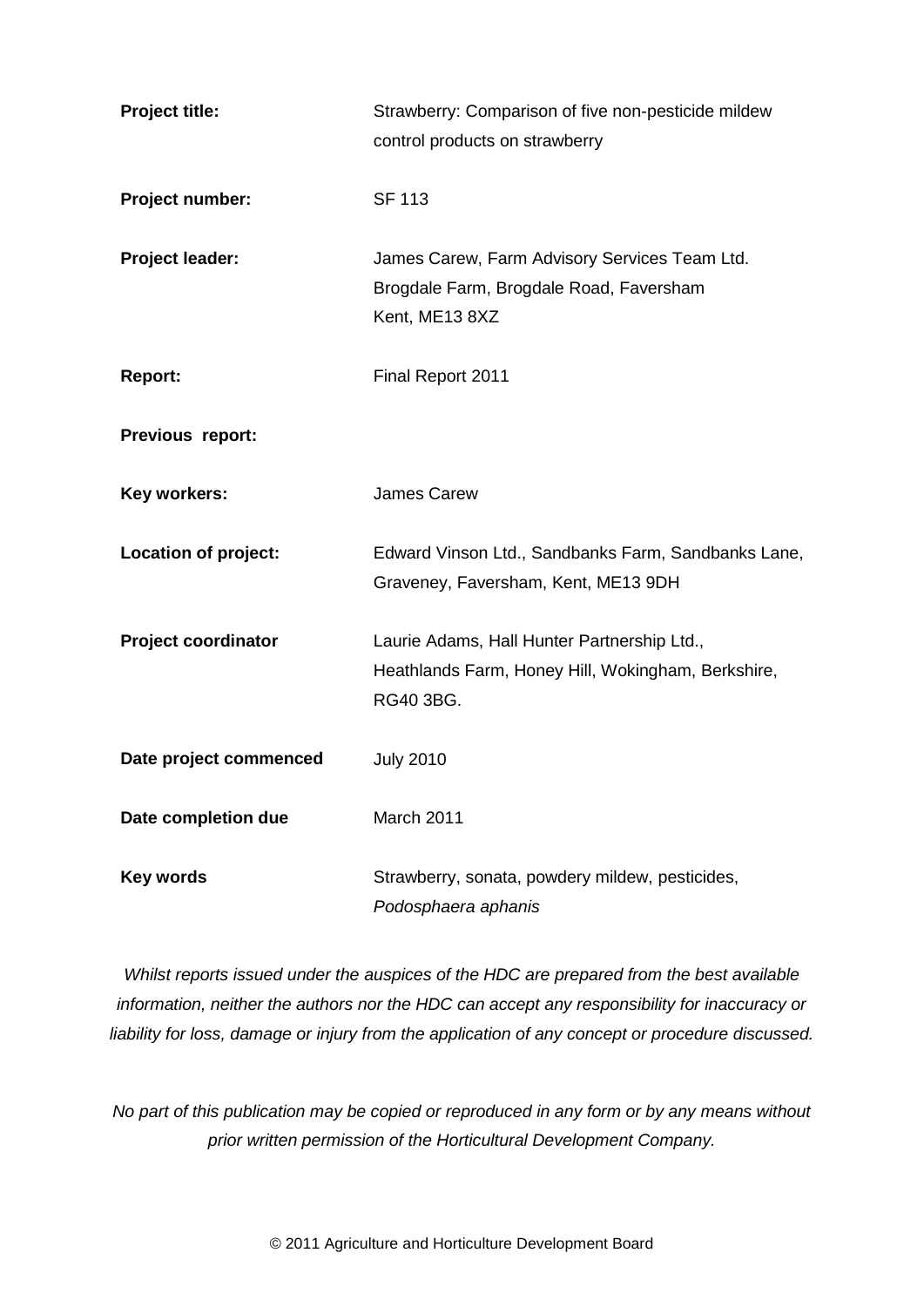The results and conclusions in this report are based on an investigation conducted over one year. The conditions under which the experiment was carried out and the results obtained have been reported with detail and accuracy. However, because of the biological nature of the work, it must be borne in mind that different circumstances and conditions could produce different results. Therefore, care must be taken with interpretation of the results especially if they are used as the basis for commercial product recommendations.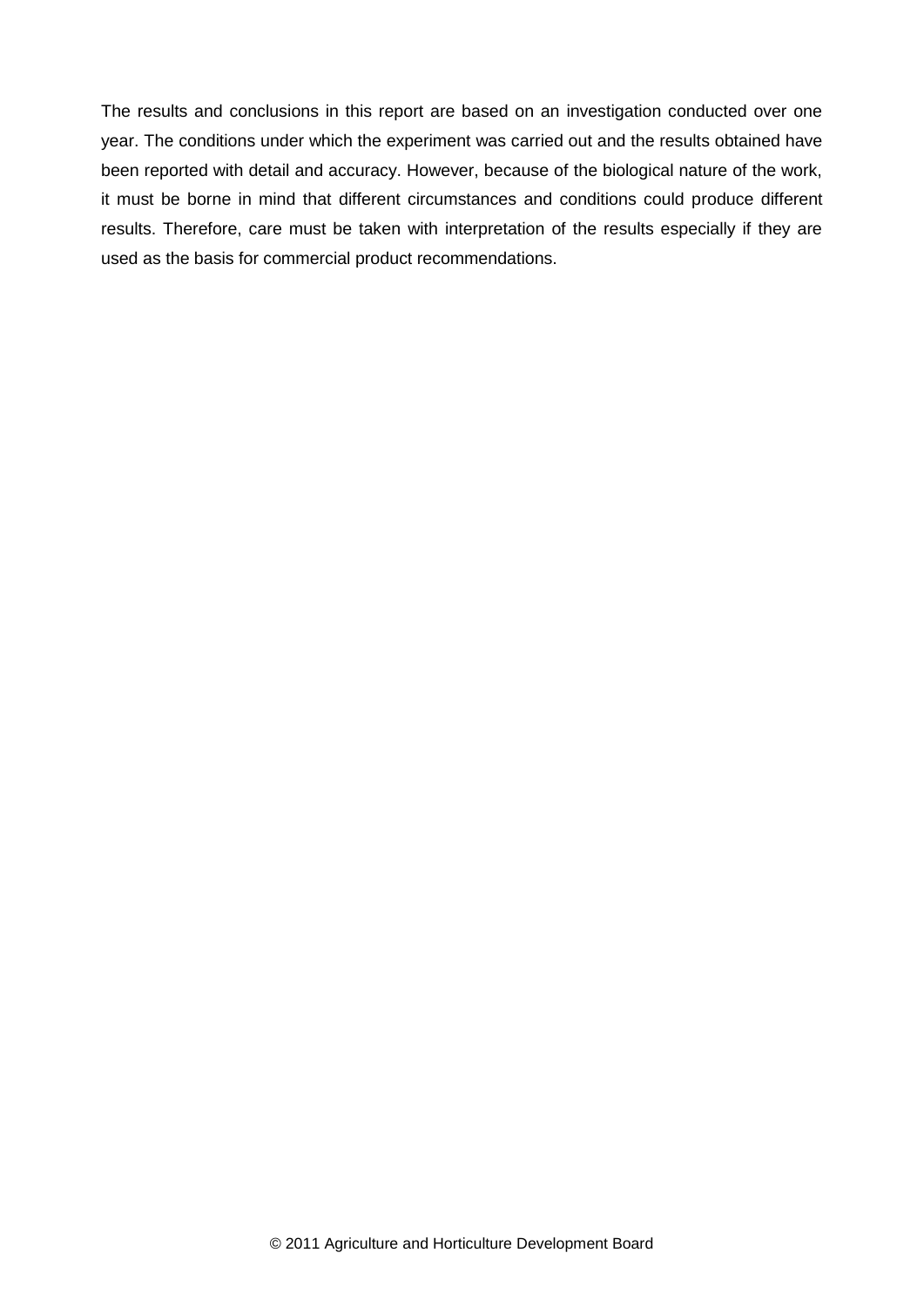# **CONTENTS**

| $\label{eq:interoduction} \mbox{Introduction} \,\, \ldots \,\, \ldots \,\, \ldots \,\, \ldots \,\, \ldots \,\, \ldots \,\, \ldots \,\, \ldots \,\, \ldots \,\, \ldots \,\, \ldots \,\, \ldots \,\, \ldots \,\, \ldots \,\, \ldots \,\, \ldots \,\, \ldots \,\, \ldots \,\, \ldots \,\, \ldots \,\, \ldots \,\, \ldots \,\, \ldots \,\, \ldots \,\, \ldots \,\, \ldots \,\, \ldots \,\, \ldots \,\, \ldots \,\, \ldots \,\, \ldots \,\, \ldots \,\, \ldots \,\, \ldots \$ |  |
|--------------------------------------------------------------------------------------------------------------------------------------------------------------------------------------------------------------------------------------------------------------------------------------------------------------------------------------------------------------------------------------------------------------------------------------------------------------------------|--|
|                                                                                                                                                                                                                                                                                                                                                                                                                                                                          |  |
|                                                                                                                                                                                                                                                                                                                                                                                                                                                                          |  |
|                                                                                                                                                                                                                                                                                                                                                                                                                                                                          |  |
|                                                                                                                                                                                                                                                                                                                                                                                                                                                                          |  |
|                                                                                                                                                                                                                                                                                                                                                                                                                                                                          |  |
|                                                                                                                                                                                                                                                                                                                                                                                                                                                                          |  |
|                                                                                                                                                                                                                                                                                                                                                                                                                                                                          |  |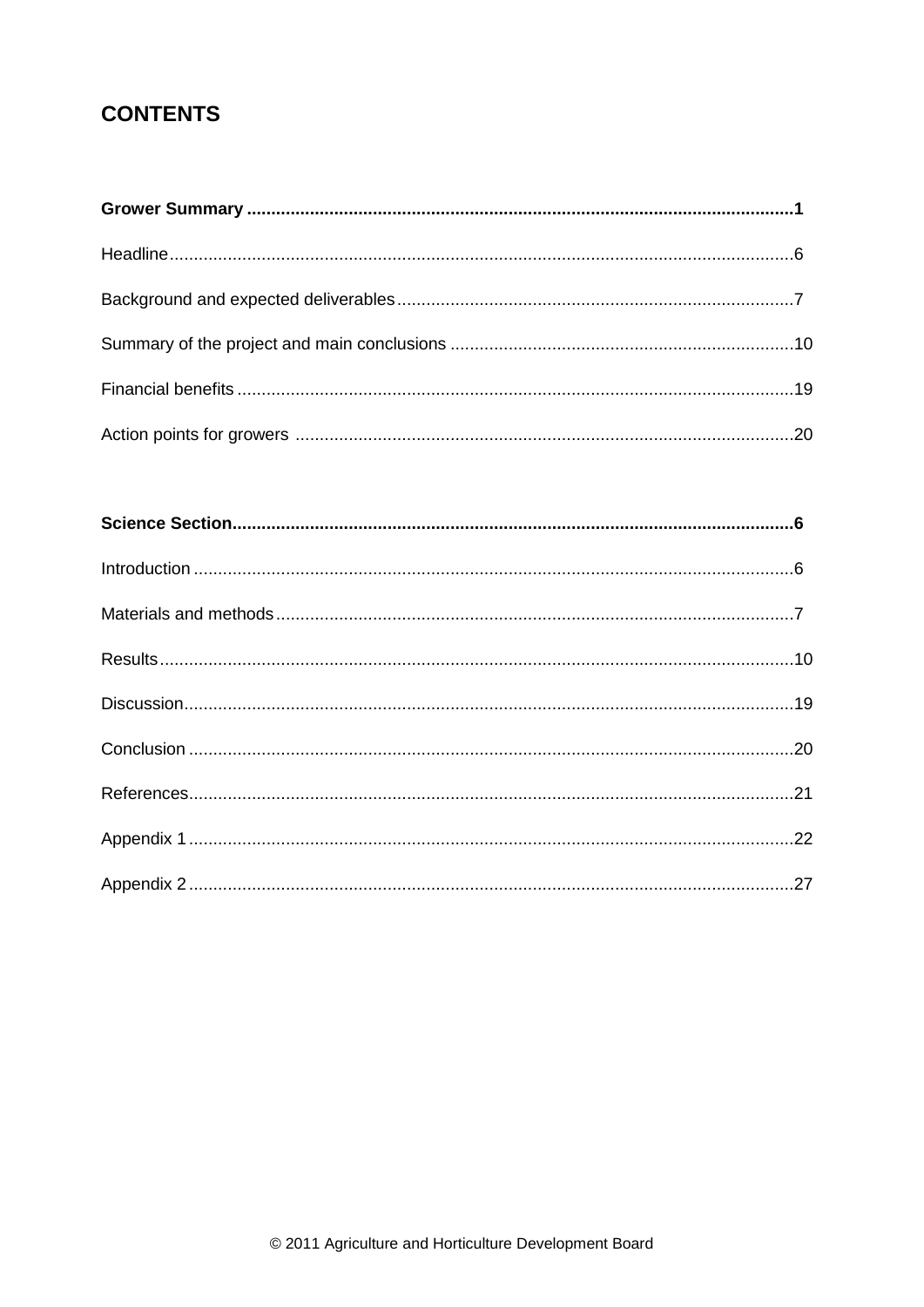## **GROWER SUMMARY**

#### **Headline**

Commercial control of powdery mildew can be achieved using the combination of potassium bicarbonate and sulphur and offers the opportunity of minimising the risk of detectable pesticide residues occurring in harvested fruit.

#### **Background and expected deliverables**

Powdery mildew is an important disease of strawberry causing significant yield losses each year. Current production systems provide conditions that are conducive to infection and development of the disease. Chemical control close to harvest using fungicides is limited to the product Nimrod (bupirimate) with a one day harvest interval or perhaps the use of Amistar (azoxystrobin), Systhane (myclobutanil), Kindred (myptyldinocap) and Topas (penconazole) at times when picking frequencies allow three day harvest intervals in between picks. Given such limitations, new methods for mildew control, especially during fruiting, are an important priority. The industry is seeking to develop residue free production strategies which will reduce the reliance made upon conventional fungicides.

A number of products recently released onto the market could be used as alternatives. These include biological control agents, natural plant derivatives and foliar feeds. Some of these products have received approval as crop protection products for use in strawberries. This project aimed to examine the effect of a combination of five such products.

#### **Summary of the project and main conclusions**

The five products tested are listed in the table below. The products which have not currently received approval as crop protection products have been assigned HDC chemical codes.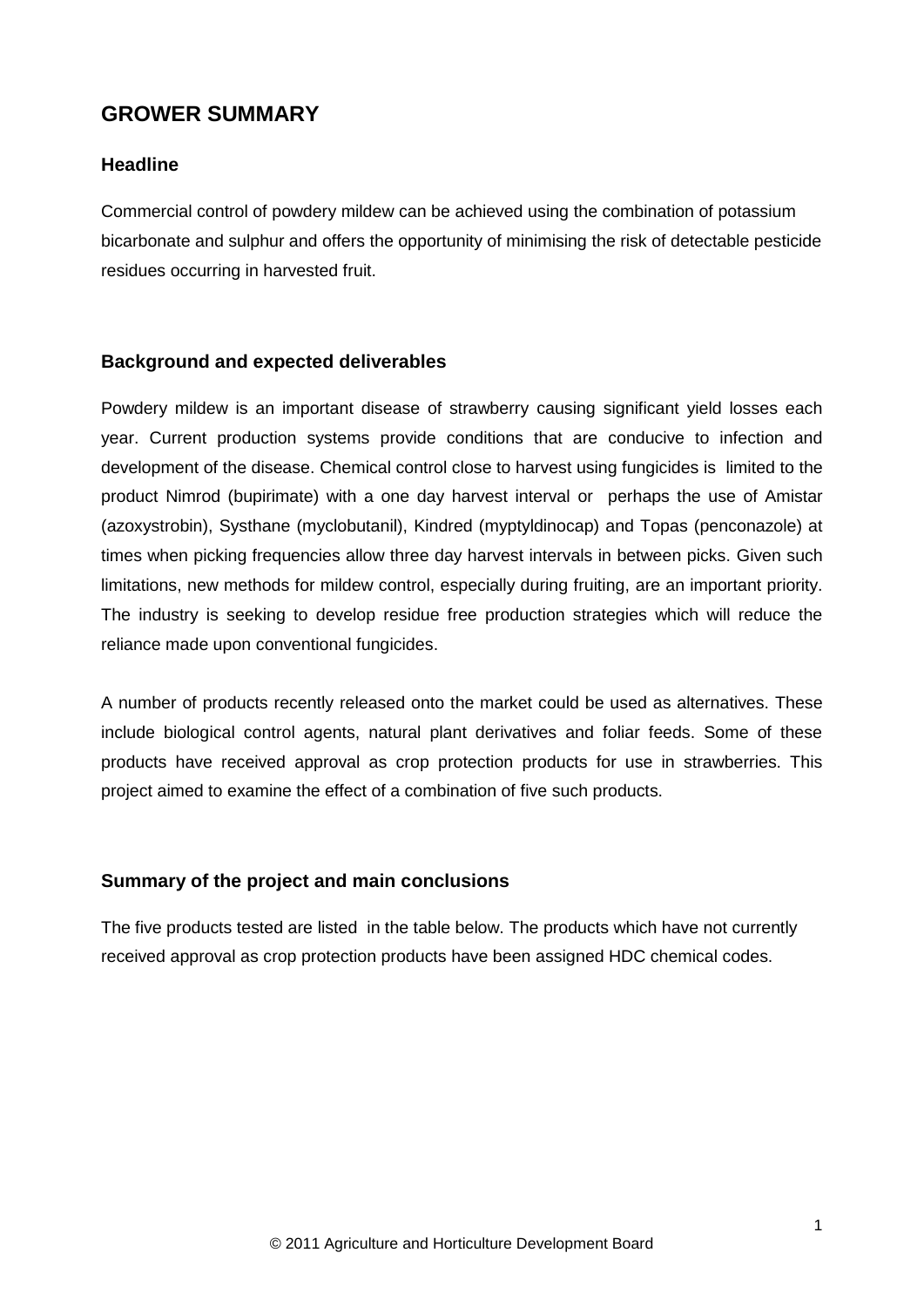**Table 1.** Products tested during the experiment together with their approval status. Note that the formulation of sulphur used was Kumulus DF as there is no limit to the number of applications that can be made in strawberries.

| <b>Trade name</b>        | <b>Active</b><br>ingredient                                | <b>Number of</b><br>permitted<br>applications | Rate of<br>application                         | <b>Approval status</b>                |
|--------------------------|------------------------------------------------------------|-----------------------------------------------|------------------------------------------------|---------------------------------------|
| Potassium<br>bicarbonate | Potassium<br>bicarbonate                                   | 60kg per Ha                                   | 10g/L<br>(max<br>application rate<br>is 20g/L) | Approved as<br>commodity<br>substance |
| sulphur                  | 80% w/w<br>sulphur                                         |                                               | 2g/L                                           | Approved                              |
| Serenade ASO             | <b>Bacillus subtilis</b>                                   | 20 per crop                                   | 25ml/L                                         | Approved                              |
| HDC F7                   | Plant extract<br>from<br>Reynoutria<br>sacchaliensis<br>L. |                                               | 10ml/L                                         | Not approved                          |
| HDC F8                   | Plant extract<br>and foliar feed                           |                                               | 5ml/L                                          | Not approved                          |

Commercial experience of using these products suggests that their efficacy when used on their own will not be sufficient to offer commercially acceptable levels of control and so the products were applied in combinations of two or three products as shown below.

**Table 2.** Combinations of products applied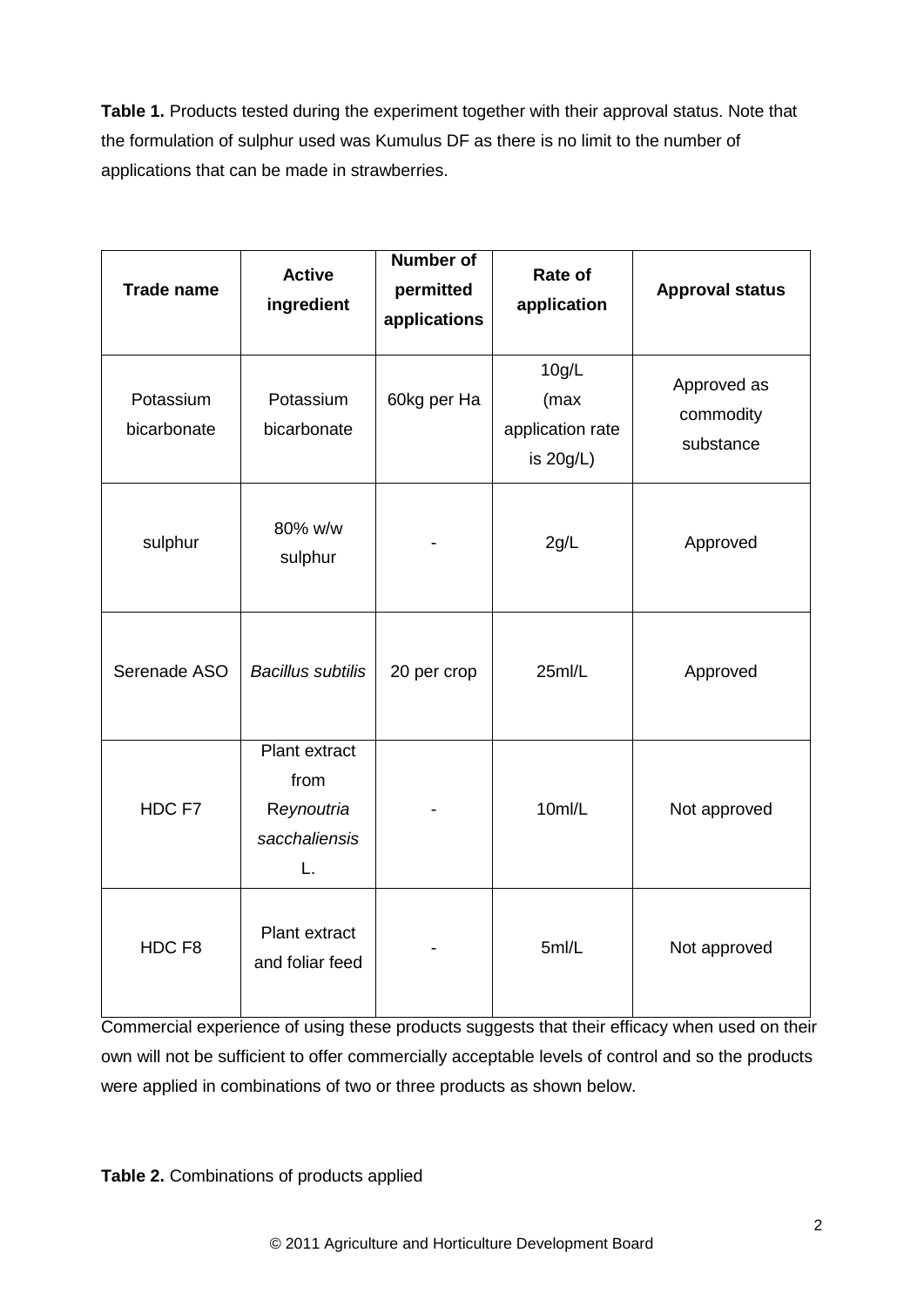| <b>Treatment</b> | <b>Product combinations</b>          |
|------------------|--------------------------------------|
|                  | Potassium bicarbonate + Serenade ASO |
| $\overline{2}$   | Potassium bicarbonate + HDC F7       |
| 3                | Potassium bicarbonate + sulphur      |
| 4                | HDC $F8 + HDC F7$                    |
| 5                | HDC $F8 + \text{subbur}$             |
| 6                | HDC F7 + sulphur                     |
| $\overline{7}$   | Serenade ASO + sulphur               |
| 8                | Serenade ASO + sulphur + HDC F7      |
| 9                | Control                              |

Products were applied weekly using a motorized knapsack sprayer to a 60-day crop of 'Sonata' planted in early July. Assessments of mildew were then conducted weekly just prior to making the product applications.

There were significant effects of the product combinations on severity of mildew and the data provides useful practical guidelines to strawberry growers on the control of mildew. Of the combinations tested, only those containing potassium bicarbonate, sulphur and Serenade ASO are approved plant protection products and only these three products provided a useful level of control. Results from a combination of these products are summarised in Figure 1 (below).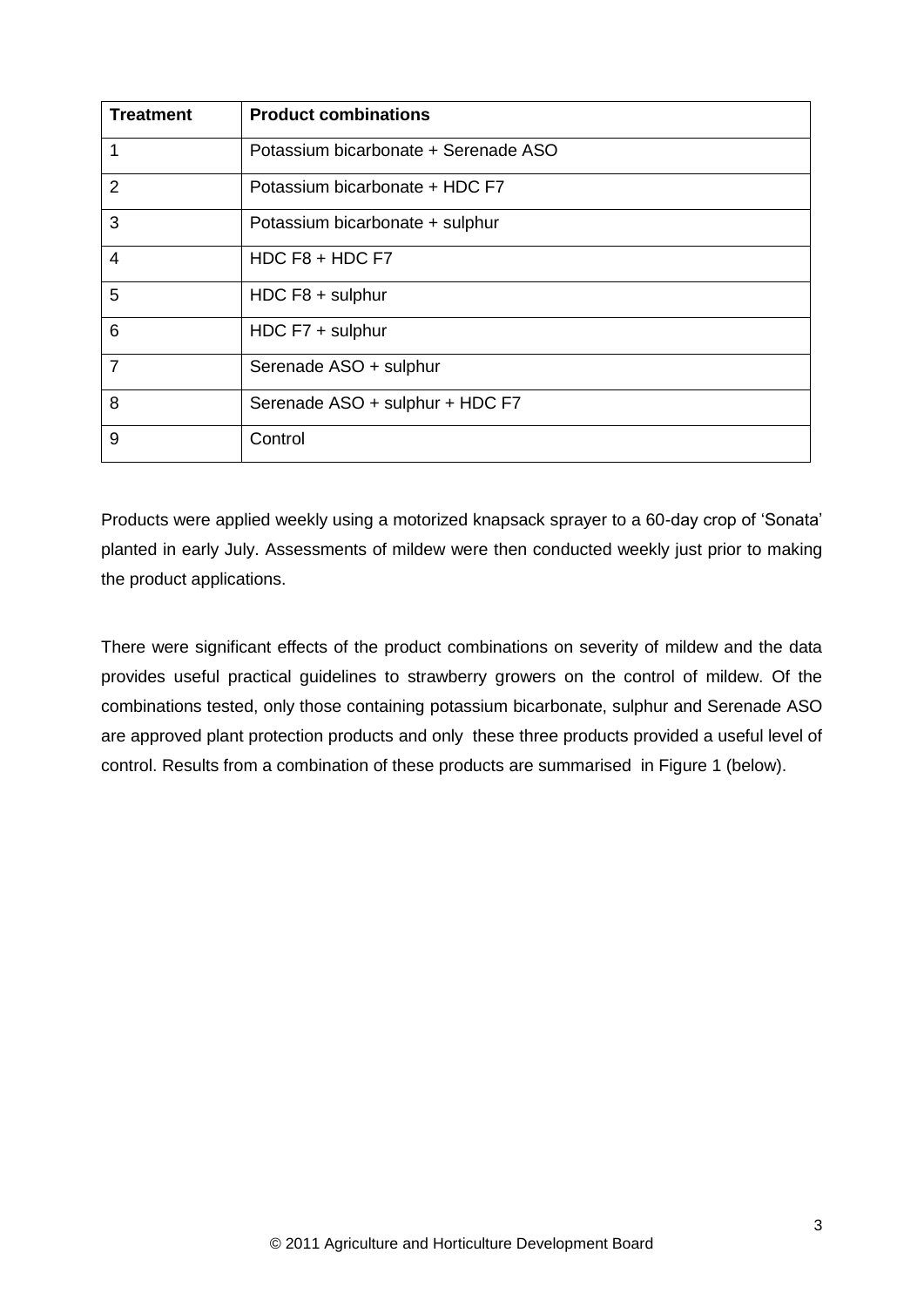

**Figure 1.** Effect of three combinations on mildew in strawberry. The open symbols represent the period during which sprinklers were used. Only those treatments which consist of approved plant protection products are shown here. Assessments were also made in the commercial tunnel next to the experimental tunnel.

Sprinklers were used during the first four weeks following planting from  $9<sup>th</sup>$  July to  $3<sup>rd</sup>$  August. Whilst the use of sprinklers is primarily aimed at reducing transpiration rates and cooling plants to improve establishment and yield, their use also prevented development of the symptoms of mildew. As soon as the sprinklers were switched off, leaf cupping, mildew mycelium and purple blotching was seen. Sprinklers can only be used until the start of flowering and so control after this period must be through applications made to the crop.

All combinations significantly reduced the severity of mildew to a level that was consistent with commercial best practice. Potassium bicarbonate, in particular when combined with sulphur, was the most effective combination and caused significantly lower levels of mildew than most other treatments. However, repeated use of sulphur is known to have a phytotoxic effect on strawberry, whilst potassium bicarbonate can give rise to some leaf scorch if overused, particularly in hot conditions. Therefore great care should be taken when using these products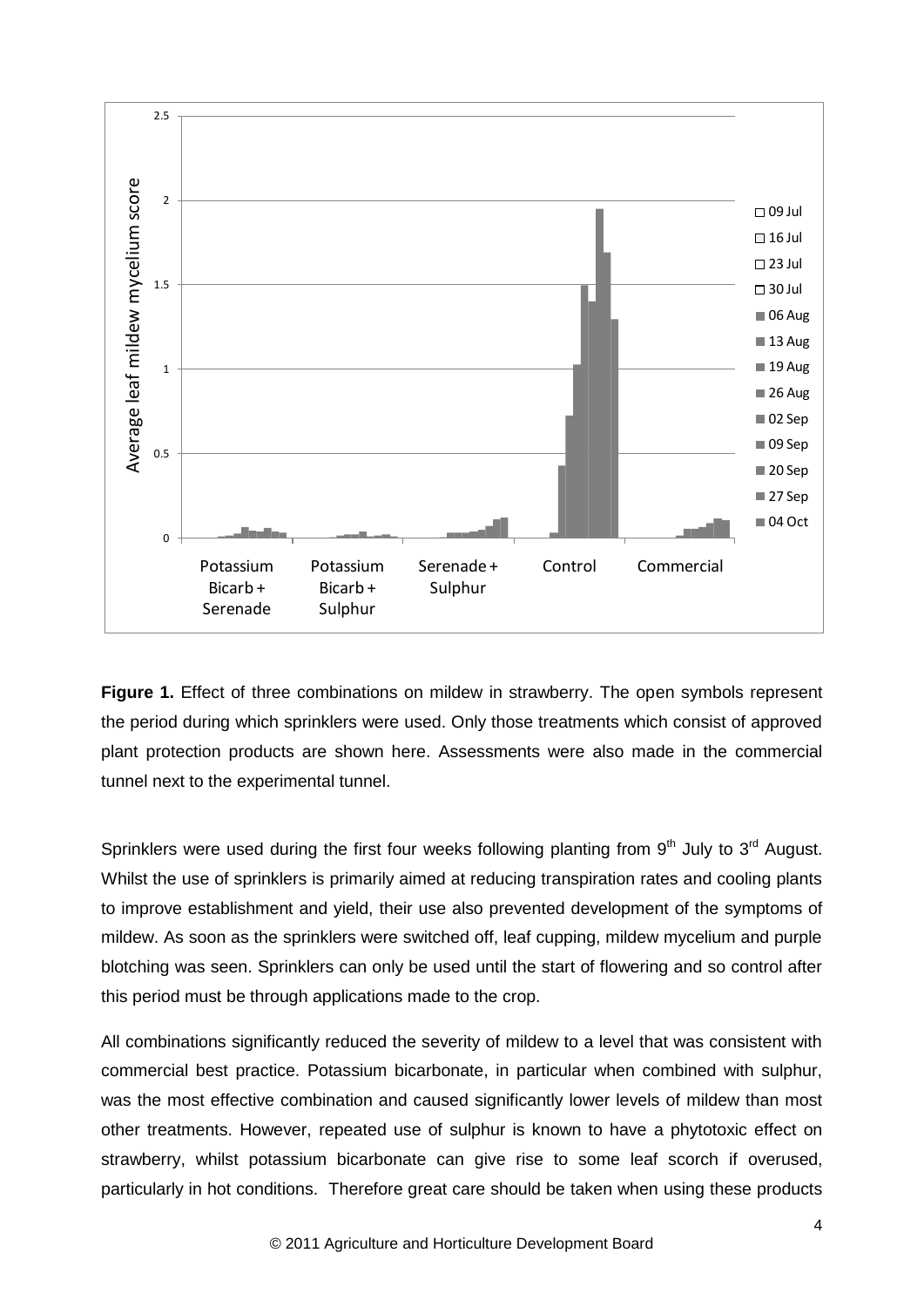either singly or in combination over a period of time, with their effects monitored closely during management of the spray programme.

#### *Conclusions*

- Sprinklers prevented the development of mildew symptoms throughout their period of use.
- Potassium bicarbonate + sulphur was the most effective combination tested and caused the lowest severity of mildew in the experiment described here.
- Weekly applications of control products are necessary as the rate at which mildew severity increased in the control treatment was significant.
- Potassium bicarbonate is the only product which is able to eradicate powdery mildew.
- Be aware of the potential long term damage that can be caused by repeated use of sulphur in strawberry and the risk of leaf scorch occurring in certain conditions where potassium bicarbonate is employed. Great care should be taken when using these products either singly or in combination over a period of time, with their effects monitored closely during management of the spray programme.

#### **Financial benefits**

The recording of yield was not part of the experimental protocol and so comparisons of the financial benefits of the product combinations tested are not possible. However, control of mildew is essential and the products tested here will form a useful part of any powdery mildew control programme. Potassium bicarbonate in particular offers a relatively inexpensive method of control.

#### **Action points for growers**

- Make use of sprinklers until first open flower to aid plant establishment but also to prevent the development of mildew symptoms.
- Use combinations of potassium bicarbonate, sulphur and Serenade ASO as part of mildew control strategies.
- Be aware of the potential long term damage that can be caused by repeated use of sulphur in strawberry and the risk of leaf scorch occurring in certain conditions where potassium bicarbonate is employed. Great care should be taken when using these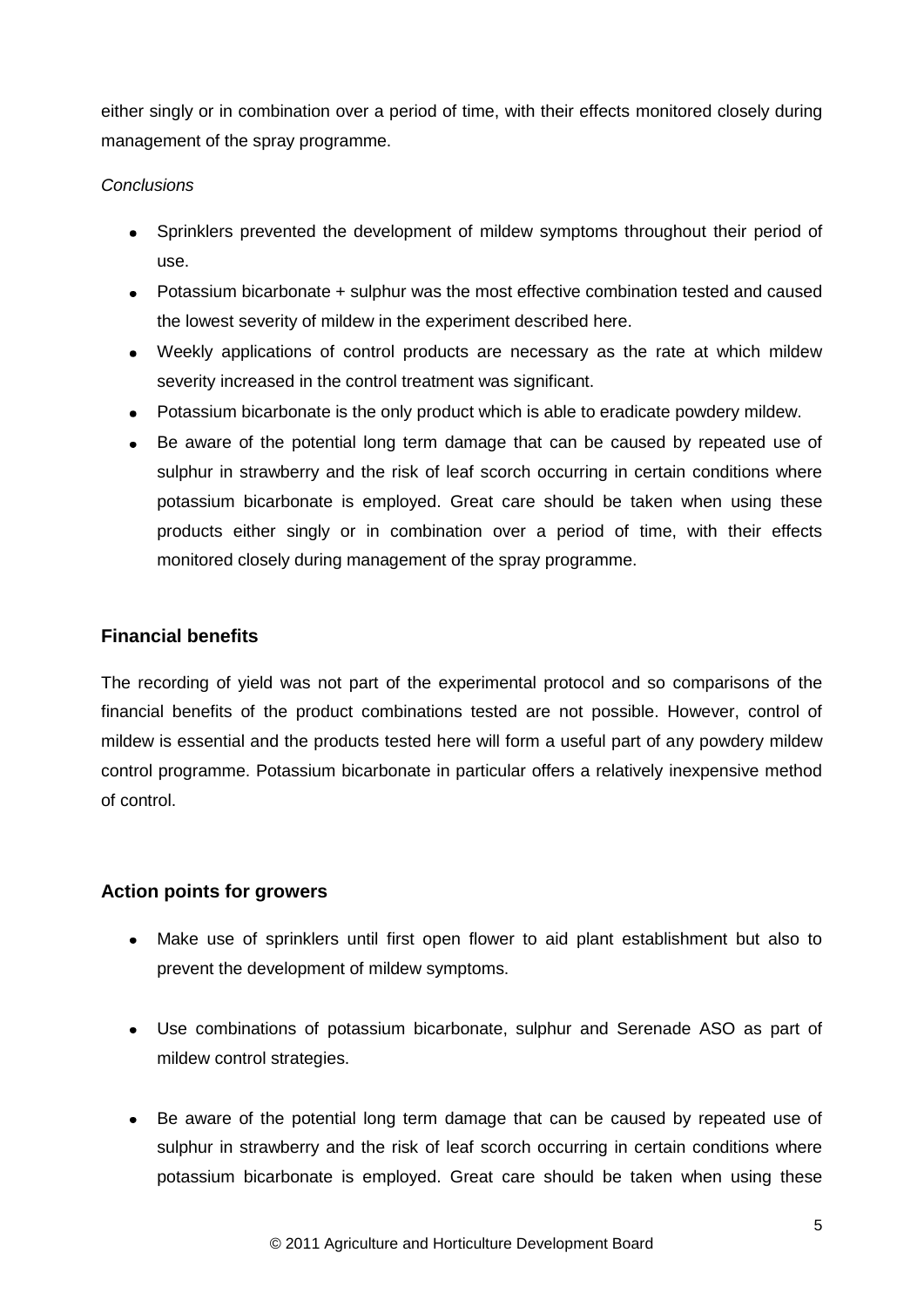products either singly or in combination over a period of time, with their effects monitored closely during management of the spray programme. Consider using reduced rates should problems appear.

- Apply combinations weekly. Be careful not to miss a week's application as mildew severity can increase significantly during this time.
- As an eradicant, combinations containing Potassium bicarbonate can be used to eradicate mildew but take care to reduce and avoid the risk of scorch occurring.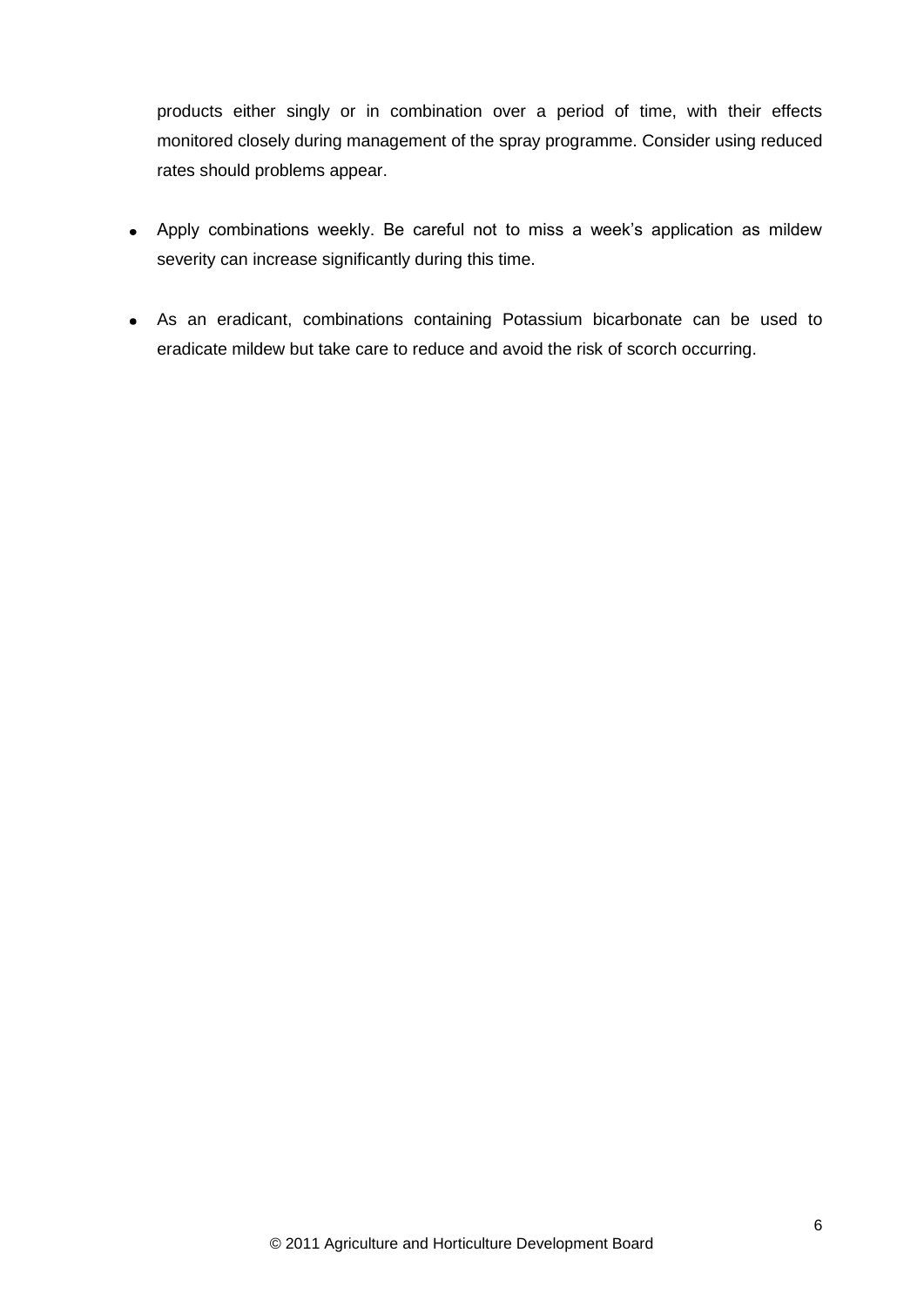## **SCIENCE SECTION**

#### **Introduction**

Powdery mildew, caused by *Podosphaera aphanis,* it occurs in most areas of the world where strawberries are grown (Strand, 2008). *P. aphanis* is an important disease of strawberry partly because it is so widespread but also because it infects leaves, flowers and fruit and current production systems tend to provide optimal conditions for its development.

The disease overwinters in growing leaves and so may be present in both established fields and new plantings of cold stored bare-root runners and tray plants. There are three main symptoms of the disease in strawberry. Cupping of leaves appears first although this can also be a result of plant stress. White mycelia develop and purple blotches can be seen on the leaf surfaces. White mycelia do develop on fruit and runners as well. Yield reductions result from the loss of photosynthetic potential and through direct effects on flowers and fruit development.

Mildew mycelium develops quickest on the plants' youngest leaves and the older, mature leaves are hardly affected by mildew at all if inoculation does not take place early during leaf development (Okayama *et al*., 1995). For this reason, mildew was assessed in the experiment described here on the four newest expanded leaves from each plant.

The optimal temperatures for conidial germination and conidial germ tube length range between 15 and 25 °C with relative humidities higher than 75%, but less than 98% (Amselam *et al*., 2006). Leaf wetness prevents the symptoms of mildew from developing, overhead irrigation being found to inhibit the development of the disease (Carew and Battey, 2002). However, because dry conditions and high humidities are common in tunnels, and because a number of commercial varieties are susceptible, the disease remains a serious problem of UK strawberry production. Xiao *et al*. (2001), working in Florida, compared mildew epidemiology between tunnel grown and out-door strawberry crops in California and whilst they found similar levels in both situations, this was because the conditions in both situations favoured disease development. In the UK the use of tunnels during summer can provide near optimal conditions for development of the disease.

The control of powdery mildew in strawberry is limited by the harvest intervals of currently available conventional fungicides once fruiting begins. Options are limited to Nimrod with a one day harvest interval and perhaps Amistar, Systhane, Kindred and Topas at times when picking frequencies allow for a three day harvest interval in between picks. This makes the development of new methods for mildew control. especially during fruiting. an important priority. Also driving the need for a solution to mildew is the aim of the strawberry industry to develop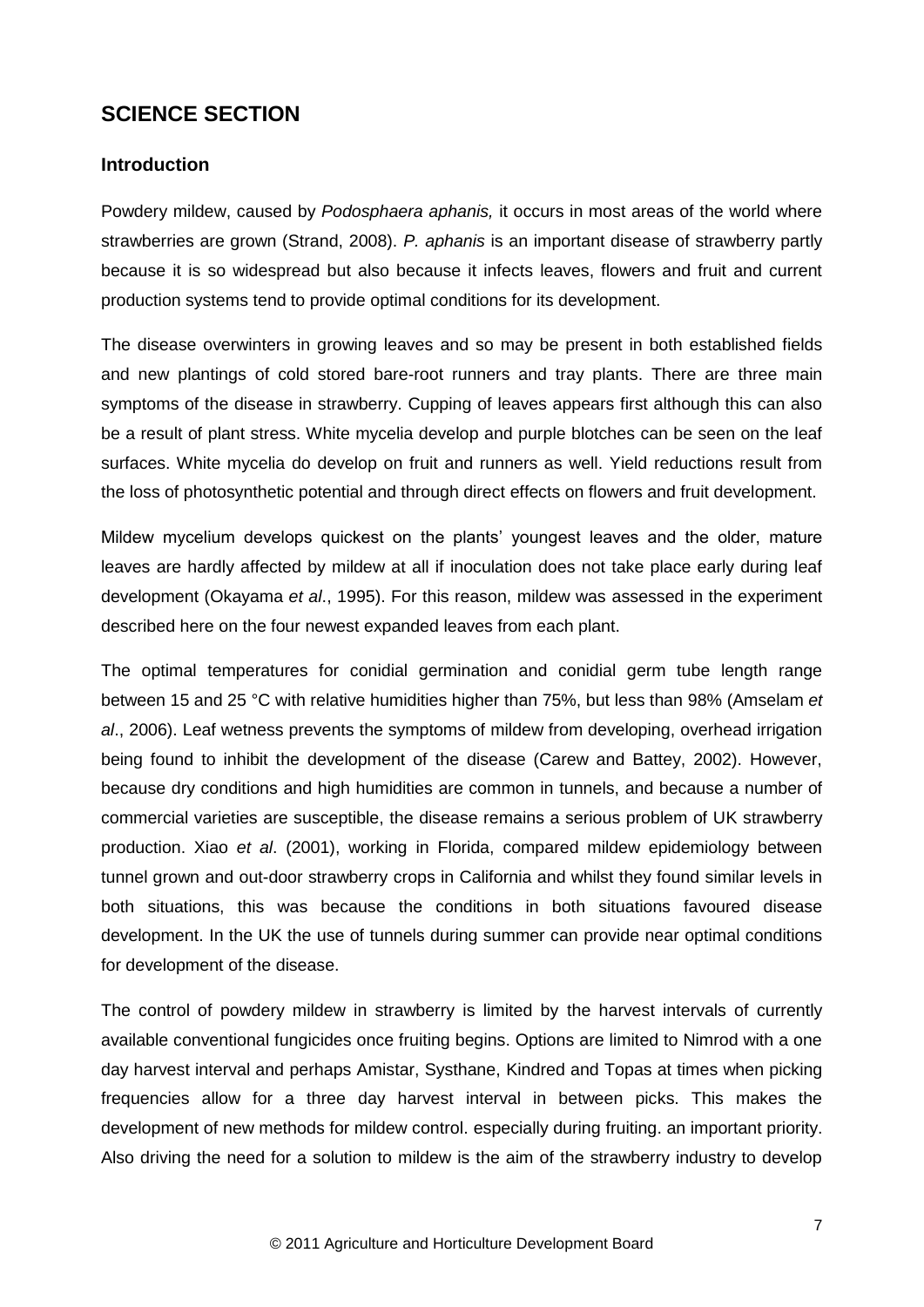residue free production strategies. This will eliminate the use of the few pesticides available to growers for powdery mildew.

For a number of reasons therefore, a replacement strategy for mildew control is necessary. However, there have been a number of products released onto the market in recent years which may be able to be used as part of a mildew control strategy. These include biological control agents, natural plant derivatives and foliar feeds. Some of these products have received approval as crop protection products for use in strawberries. This project aims to examine the effect of a combination of 5 products on mildew in strawberry.

#### **Materials and methods**

The experiment was conducted using a 60-day crop of c.v. 'Sonata' planted in July because experience suggests there would be high mildew pressure at this time of year and so effects of treatments would be clearer. Treatments were applied from planting giving the best possible potential for control particularly where treatments consisted of only protectants.

Five products were selected for inclusion in the experiment (Table 2) and applied in eight combinations (Table 3). Two of the products are not approved crop protection products for strawberry and so in this report, HDC new product codes have been assigned to these products.

| Trade name               | <b>Active ingredient</b>                             | Number of<br>permitted<br>applications | Rate of<br>application                            | <b>Approval status</b>                |
|--------------------------|------------------------------------------------------|----------------------------------------|---------------------------------------------------|---------------------------------------|
| Potassium<br>bicarbonate | Potassium<br>bicarbonate                             | 60kg per Ha                            | 10g/L<br>(max<br>application<br>rate is<br>20g/L) | Approved as<br>commodity<br>substance |
| sulphur                  | 80% w/w sulphur                                      |                                        | 2g/L                                              | Approved                              |
| Serenade ASO             | Bacillus subtilis                                    | 20 per crop                            | 25m/L                                             | Approved                              |
| HDC F7                   | Plant extract from<br>Reynoutria<br>sacchaliensis L. |                                        | 10m/L                                             | Not approved                          |
| HDC F8                   | Plant extract and<br>foliar feed                     |                                        | 5ml/L                                             | Not approved                          |

**Table 2**. Products tested during the experiment together with their approval status.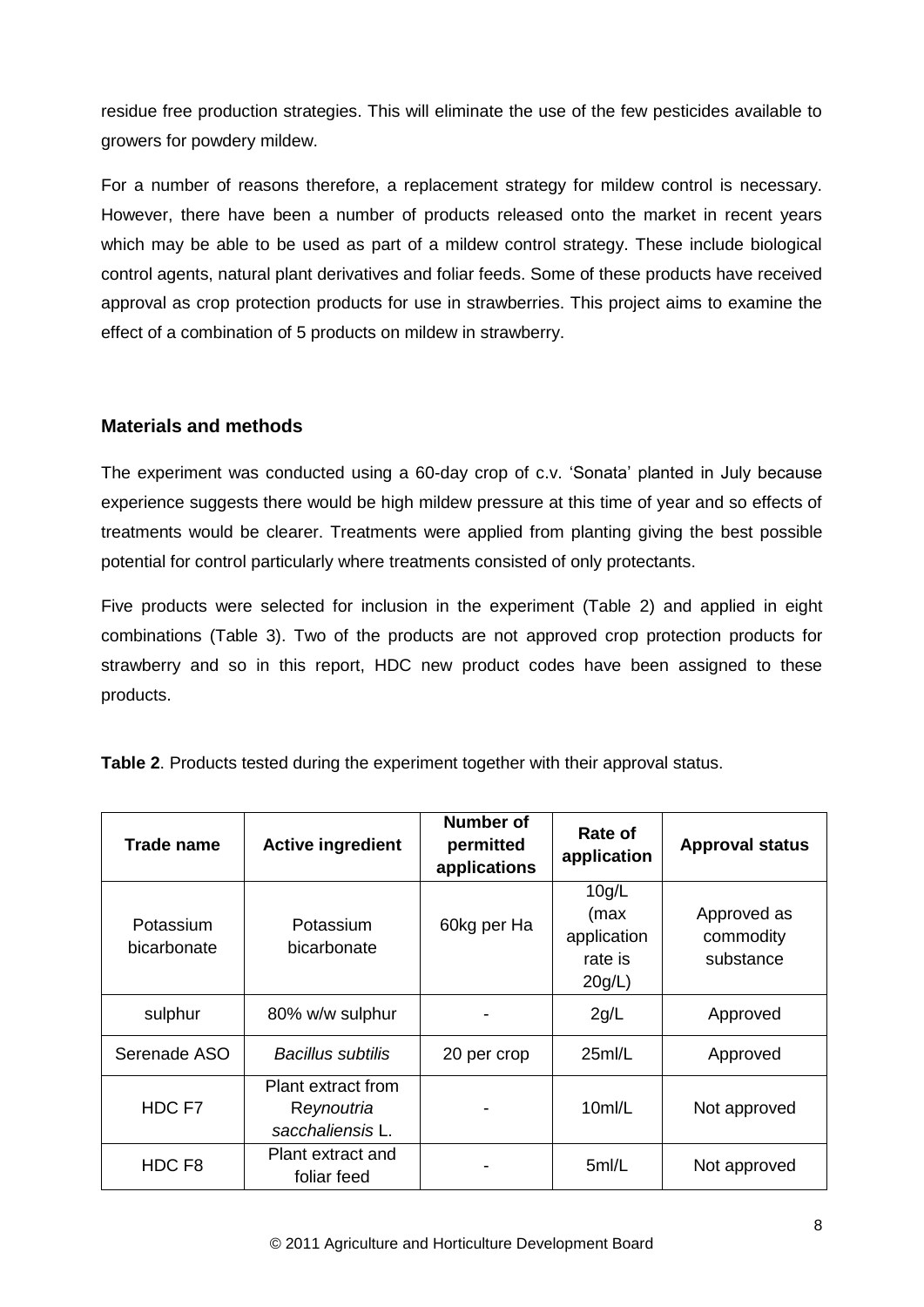Commercial experience of using products such as these suggests that when they are applied singly, the level of control achieved is not sufficient and additional control measures are necessary. Therefore in this project, the effect of applying these products in the combinations shown below was tested and compared with a control which received no control applications.

| <b>Treatment</b> | <b>Product combinations</b>          |
|------------------|--------------------------------------|
| 1                | Potassium bicarbonate + Serenade ASO |
| $\overline{2}$   | Potassium bicarbonate + HDC F7       |
| 3                | Potassium bicarbonate + sulphur      |
| $\overline{4}$   | HDC $F8 + HDC F7$                    |
| 5                | HDC F8 + sulphur                     |
| 6                | HDC $F7 + \text{subbur}$             |
| $\overline{7}$   | Serenade ASO + sulphur               |
| 8                | Serenade ASO + sulphur + HDC F7      |
| 9                | Control                              |

**Table 3**. Combinations of products applied.

Treatments were applied to a waiting-bed '60 day' crop of 'Sonata' at Sandbanks Farm, Faversham which was grown in 4-row table tops in a Spanish tunnel and was planted in early July. The plants were planted into 1m strawberry bags containing peat at a density of 10 plants per metre row. Fertigation was through drippers as per the farm's normal practice. For the first four weeks following planting, sprinklers were used by the farm to aid plant establishment. Sprinklers were applied based on accumulation of light between 8am and 5pm.

The nine treatments were applied in a completely randomized block design with five blocks per treatment. Each treatment replicate consisted of seven 1m strawberry bags, all of which were sprayed weekly as outlined below. Of these, the outer four bags were guard bags with three bags in the centre being assessed (Figure 2). This was to minimise the effect of spray drift and contamination of mildew from one treatment to the next.

| GUARD | GUARD |  |  |  | GUARD | GUARD |
|-------|-------|--|--|--|-------|-------|
|-------|-------|--|--|--|-------|-------|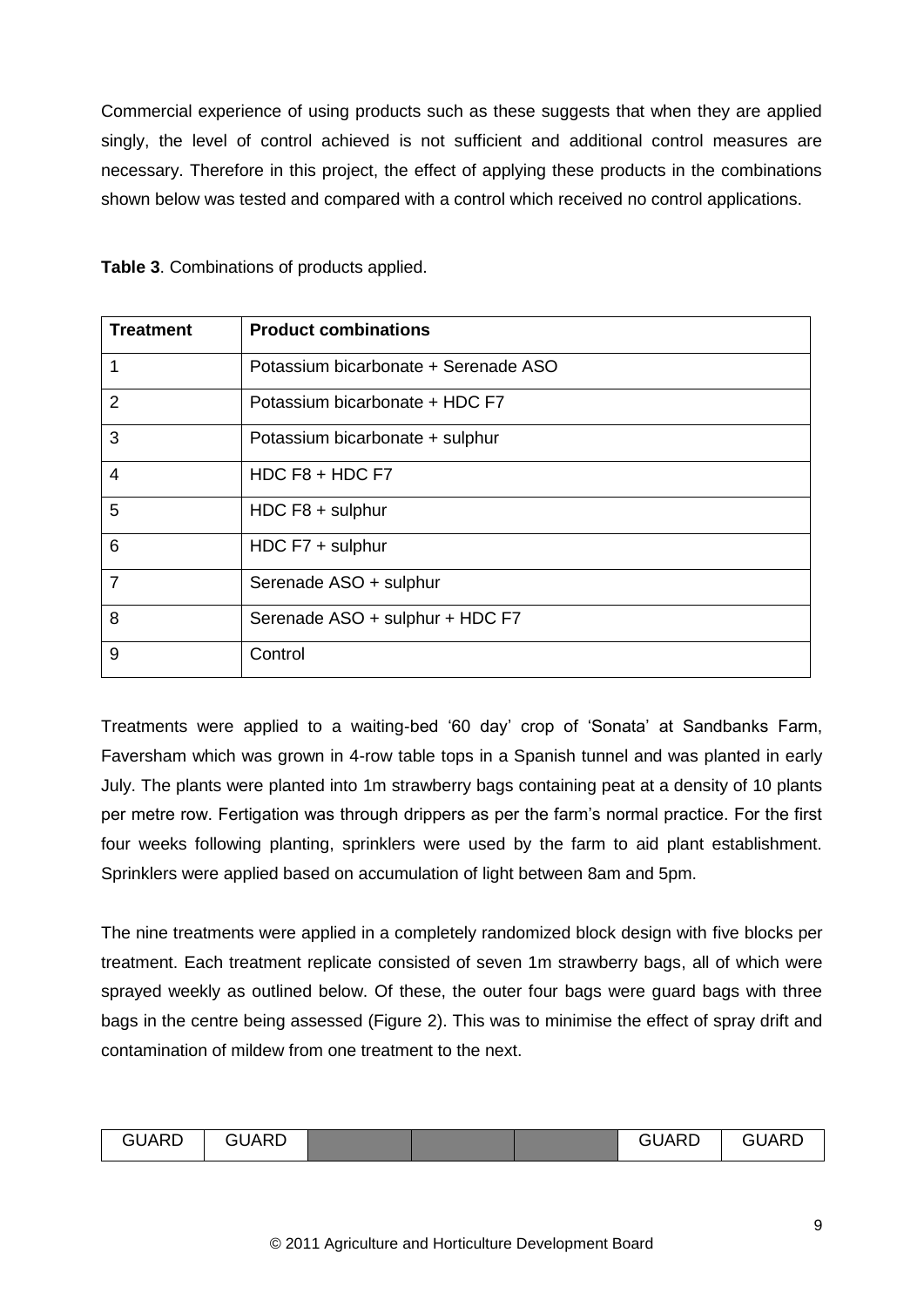**Figure 2**. Arrangement of strawberry bags in each treatment replicate. Whilst all seven bags were sprayed, only the centre three bags were assessed. This was repeated in all five blocks giving a total of 150 plants and 600 leaves assessed in each treatment.

Applications were made through an air assisted knapsack sprayer at a rate of 500L water per Ha. Applications began immediately following planting and continued weekly thereafter until  $4<sup>th</sup>$ October.

Just prior to each application, mildew severity was scored weekly. Mildew was scored on 4 leaves per plant giving a total of 600 leaves assessed per treatment. Because mildew mycelium develops quickest on the plants' youngest leaves and the older, mature leaves are hardly affected by mildew at all if inoculation had not taken place earlier during leaf development, mildew was assessed here on the four newest expanded leaves from each plant. The severity of mildew mycelium infection was scored on a 0 to 5 scale (Table 4).

| 0 | No mildew mycelium present       | 3 | <25% leaf coverage in mildew mycelium                                |
|---|----------------------------------|---|----------------------------------------------------------------------|
|   | <1cm diameter mildew<br>mycelium | 4 | <50% leaf coverage in mildew mycelium                                |
|   | <2cm diameter mildew<br>mycelium | 5 | <complete coverage="" in="" leaf="" mildew<br="">mycelium</complete> |

**Table 4**. The scoring system used to determine severity of mildew mycelium infection.

In addition, leaf cupping was recorded as present or absent on each assessed leaf. Leaf cupping was defined for the purposes of uniform assessment as being when the leaf margins were perpendicular to the leaf orientation. Purple blotching was also recorded as being present or absent at these times. From these data, the percentage mildew infection was calculated. Each week photographs of each treatment were taken to demonstrate the effects seen. Photographs from two assessment dates are shown in Appendices 1 and 2. A final assessment of leaf number per plant was recorded at the end of the experiment to determine whether any treatment had had a phytotoxic effect on plant growth.

Statistical analysis was conducted to determine significance of differences between treatments using Statsgraphics Plus. Where appropriate, angular transformations were conducted to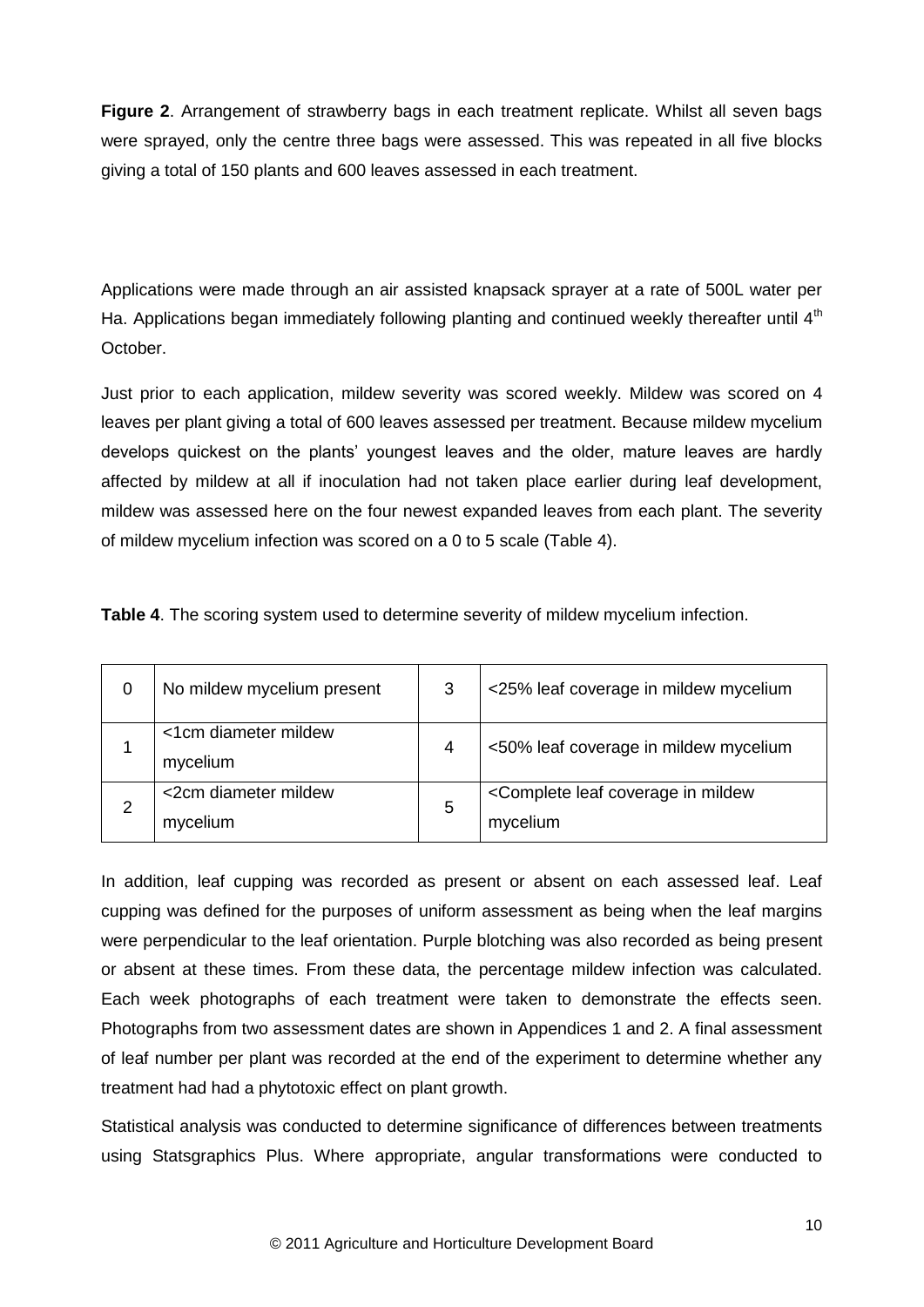account for non-normality of data. ANOVA and LSDs were then used to determine statistical significance of results.

#### **Results**

No symptoms of mildew were seen for the first four weeks of the trial, whether that be mildew mycelium, leaf cupping or blotching. This period of four weeks coincided with the period during which sprinklers were used by the farm. Following this every parameter measured showed mildew severity increasing to varying degrees.

Figure 2 shows the average mildew score for each treatment from the first assessment on  $9<sup>th</sup>$ July onwards. Following the initial four week period, mildew severity in the control treatment increased rapidly for the following seven weeks, increasing to an average maximum score of 1.9. In comparison with the control, all other treatments caused a significant reduction (P<0.001) in the severity of mildew. Whilst mildew severity did increase over the course of the experiment in all eight treatments, the maximum average mildew score in any of these treatments was 0.3 in the HDC F7 + HDC F8 treatment compared to 1.9 in the control. The treatment which caused the lowest average mildew score was potassium bicarbonate + sulphur in which case the maximum mildew score never increased above 0.035. This was significantly lower than the HDC F7 + HDC F8 treatment (P<0.01).

Every treatment therefore was effective at reducing mildew severity when compared to the control (P<0.001). Of the eight treatments, potassium bicarbonate + sulphur was most effective with the lowest average mildew score and HDC F7+ HDC F8 was the least effective (P<0.01).

At the end of the assessment period, the average mildew score decreased in each treatment presumably in response to declining temperatures. In the three treatments containing potassium bicarbonate, however, average mildew score also decreased twice during the assessments whereas in all other treatments which did not contain potassium bicarbonate average mildew score just increased throughout the experimental period and only at the end of the experiment did mildew severity decrease. That potassium bicarbonate is an eradicant means that the treatments containing it were able to reduce the level of mildew during the trial. This tended to coincide with weeks where temperatures were lower than preceding weeks.

The effect of treatment on the percentage of leaves with mildew mycelium followed the same pattern as average mildew score (Figure 4). All treatment combinations significantly reduced mildew (P<0.001). In the control treatment, mildew severity increased until 11 weeks after planting and then decreased. Potassium bicarbonate + sulphur was shown to be the most effective treatment again, with HDC F7 + HDC F8 being the least effective and the difference between these two treatments was significant (P<0.05).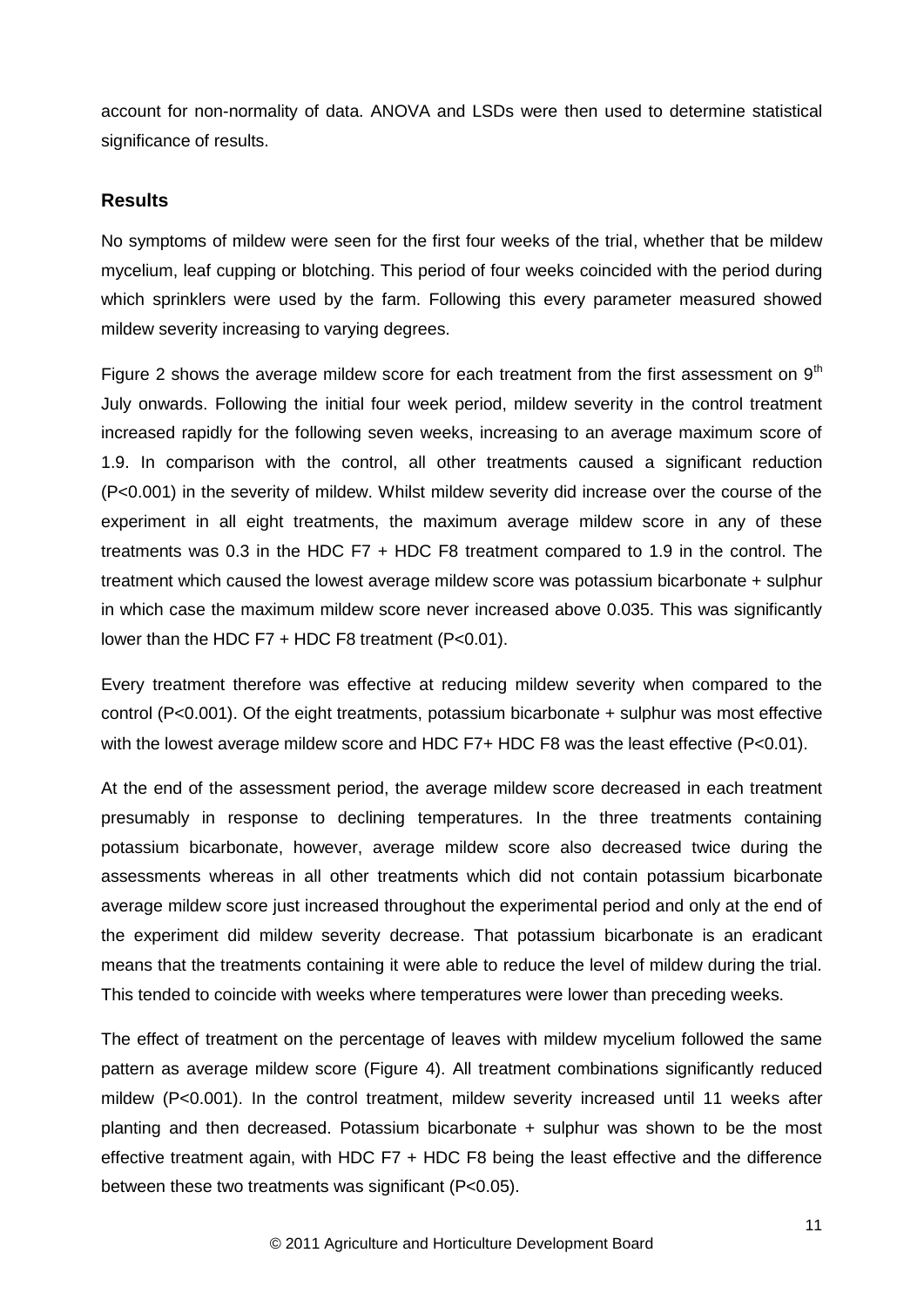Leaf cupping can be used by growers as a warning that mildew infection is occurring before mildew mycelium is visible. However, it can also be a response to heat or drought stress. In this experiment, the first sign of leaf cupping occurred five weeks after the start of applications (Figure 5). This was the week after the sprinklers had been switched off and the same time that mildew mycelium had become visible in the treatments. However, the rate of increase in leaf cupping was much greater than the increase in mildew mycelium. This was particularly the case in the control treatment. Within 2 weeks, leaf cupping neared 100% in the control treatments whereas the maximum mycelium score was not reached until 5 weeks after this. Following this leaf cupping then decreased. This was different to the increase mildew mycelium score which occurred over a period of 7 weeks. Whilst this confirms that leaf cupping does generally occur before mildew mycelium develops, the fact that cupping appeared at the same time as mildew mycelium limits its use to predict the start of mycelium development because by the time leaf cupping was seen, the mildew mycelium had already started to develop.

The percentage of leaves with purple blotching is shown in Figure 6. In the control treatment, leaf blotching again began to appear the week following sprinklers being switched off. Following this, the percentage of blotching increased for two weeks before decreasing until the end of the experiment. This was interesting as blotching is usually considered to appear following mildew mycelium infection. In the other treatments, leaf blotching occurred at much reduced levels and so it is clear that whilst the blotching was connected with mildew, the timing of appearance was not consistent with it appearing after mildew infection.

At the end of the experiment, leaf number for each plant was counted to test whether any of the treatment combinations had caused a phytotoxic effect (Figure 7). Leaf number can only be used as a guide to the potential toxicity and further work is needed to assess the effect of the treatments on yield. However, clear effects were seen and indicate significant phytotoxic effects. Potassium bicarbonate + sulphur caused the fewest leaves to be produced by the plants. The control, (HDC F7 + sulphur), (Serenade ASO + sulphur) and (Serenade ASO + sulphur + HDC F7) treatments all caused the most leaves to be produced by the plants. It is clear therefore that potassium bicarbonate does cause phytotoxicity as seen by the lower number of leaves produced. However, there are indications that sulphur also causes a slight phytotoxic effect. For example, potassium bicarbonate + HDC F7 produced more leaves than potassium bicarbonate + sulphur indicating that sulphur may have caused this reduction. In other treatments though, the addition of sulphur did not cause a significant reduction in leaf number. Perhaps it is only when combined with potassium bicarbonate that sulphur does cause a phytotoxic effect.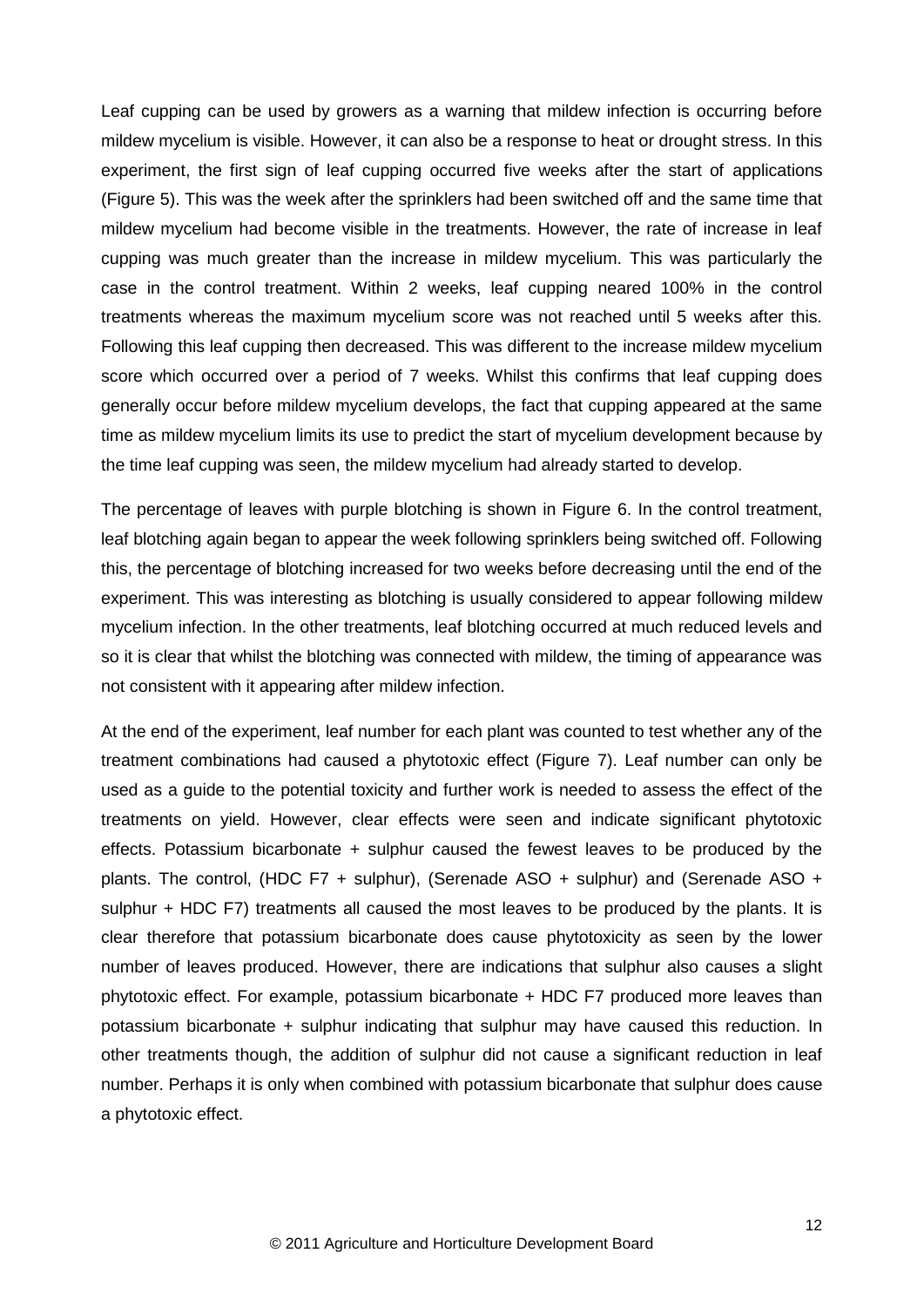

**Figure 3**. Effect of treatment on the average mildew mycelium score. 600 leaves were assessed per treatment and the presence of mildew mycelium was score 0 (min) to 5 (max). During the first four weeks following planting no mildew mycelium was present in any of the treatments (shown by open symbols). LSDs are shown.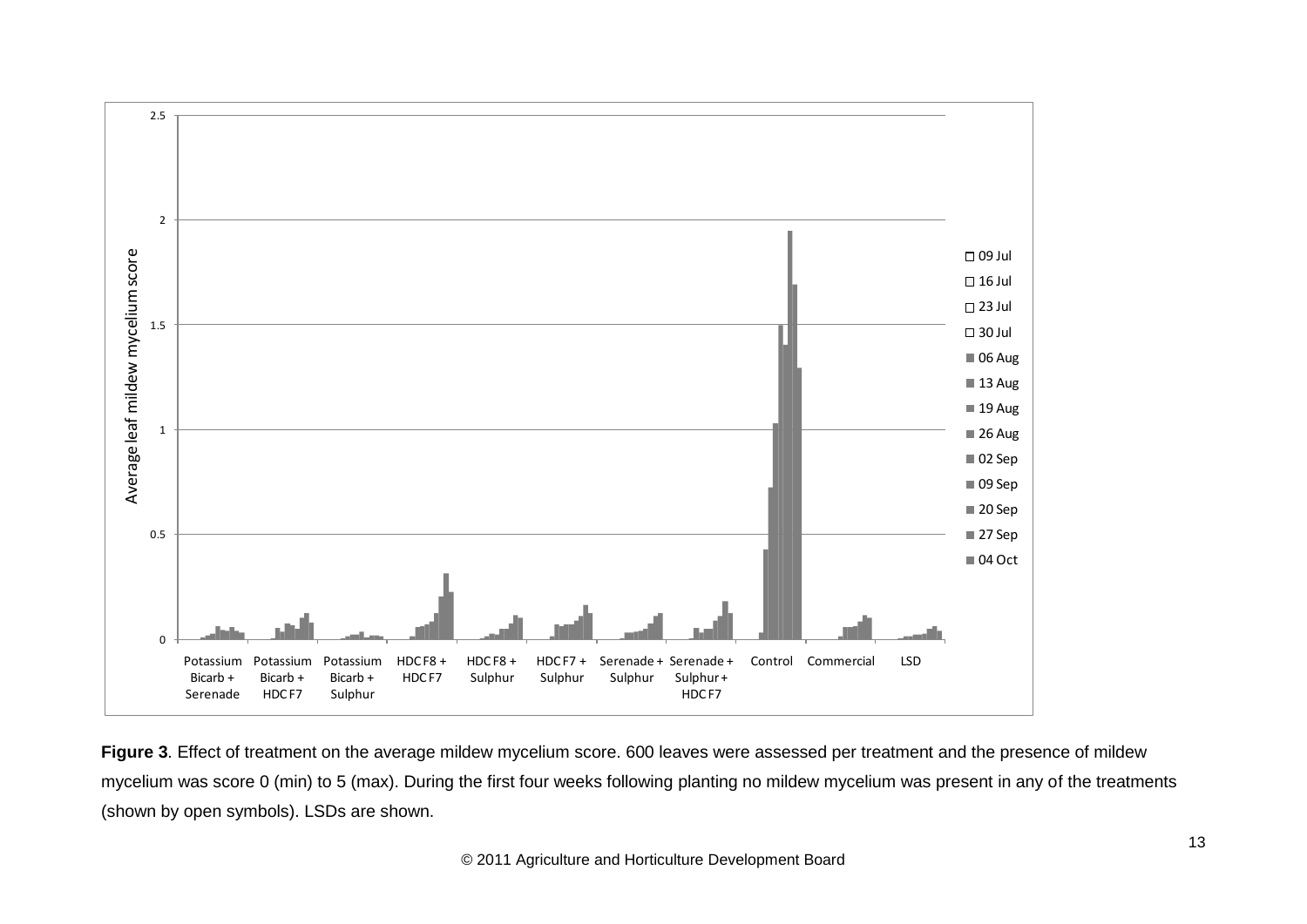

**Figure 4**. Effect of treatment on the percentage of leaves showing mildew mycelium. 600 leaves were assessed per treatment and during the first four weeks following planting no signs of mildew were present in any of the treatments (shown by open symbols). LSDs are shown.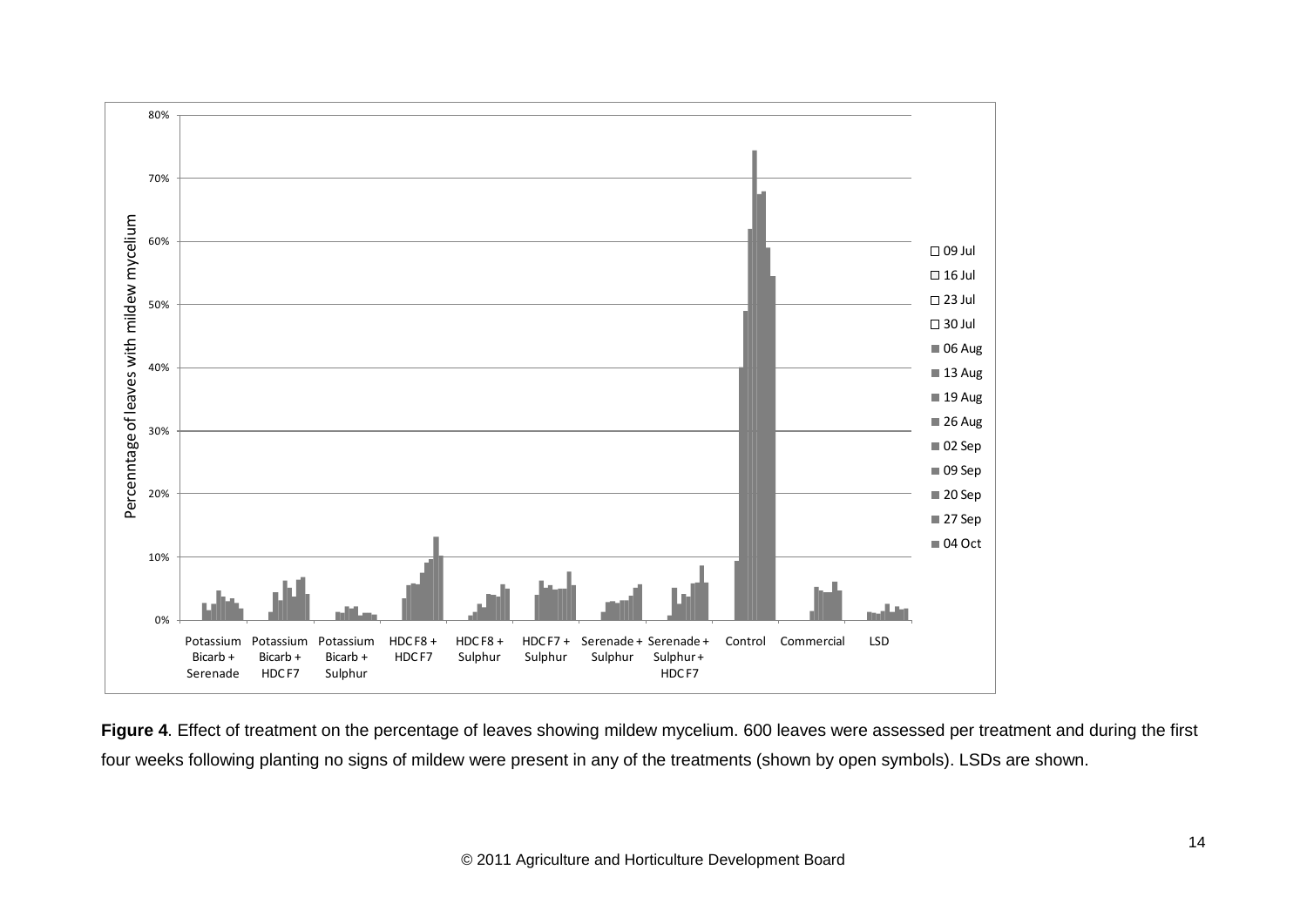

**Figure 5**. Effect of treatment on the percentage of leaves showing cupping. 600 leaves were assessed per treatment and during the first four weeks following planting no signs of mildew were present in any of the treatments (shown by open symbols). LSDs are shown.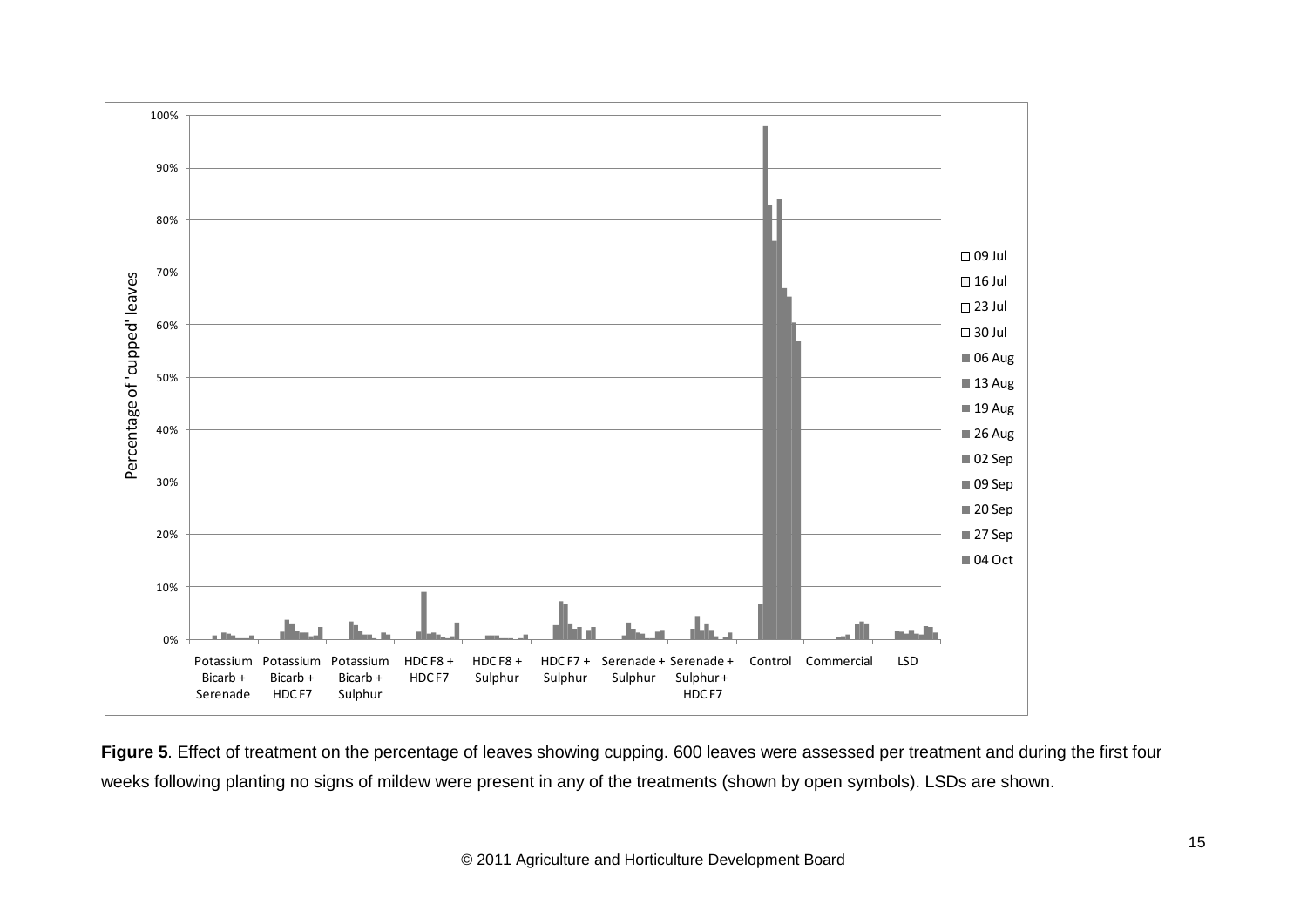

**Figure 6**. Effect of treatment on the percentage of leaves showing purple blotching. 600 leaves were assessed per treatment and during the first four weeks following planting no signs of mildew were present in any of the treatments (shown by open symbols). LSDs are shown.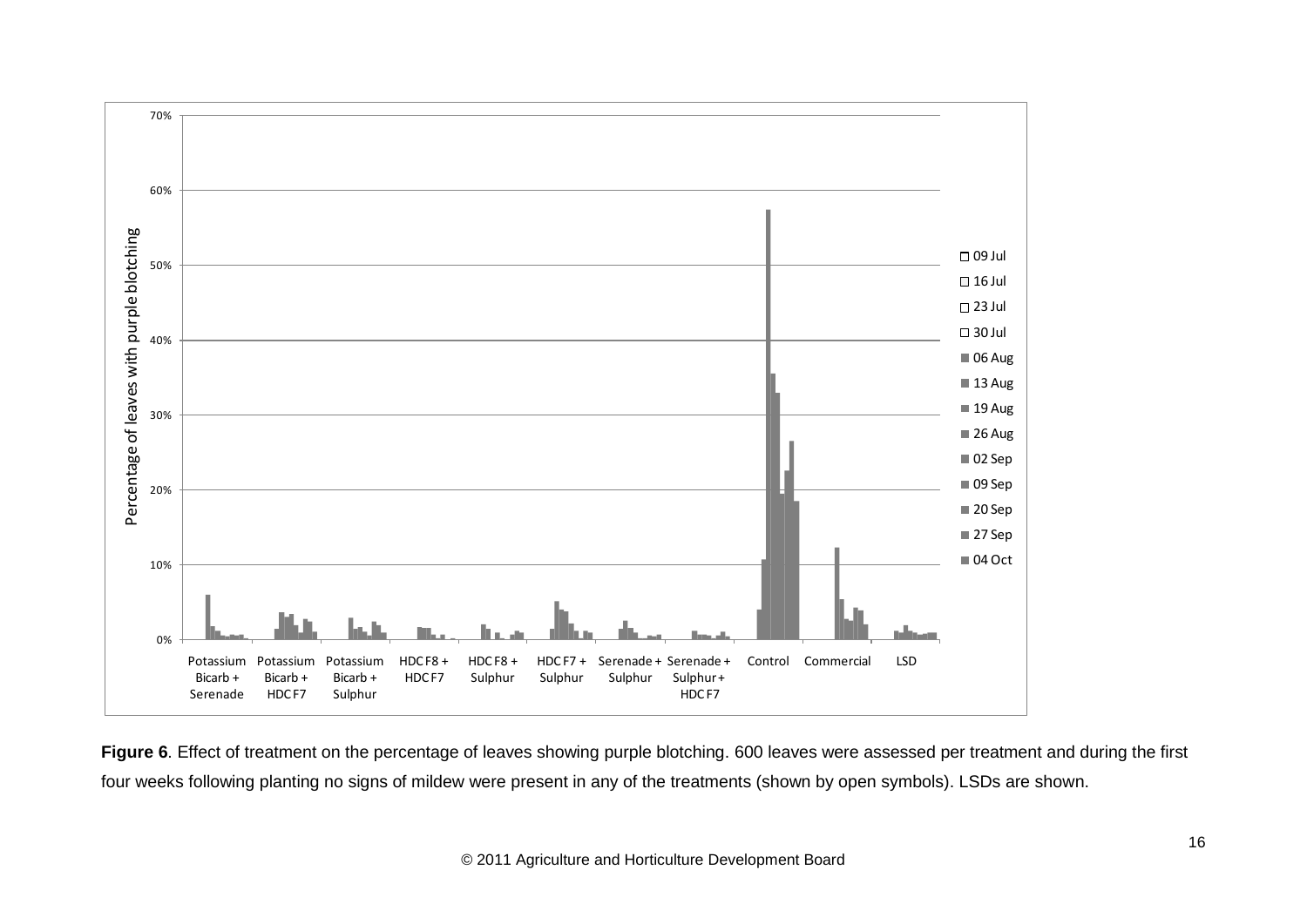

**Figure 7**. Effect of treatment combination on final leaf number at the end of the experimental period. Standard error bars are shown. The table below shows significance of results.

**Table 5**. Significance of differences between treatments are shown by letters – different letters show corresponding statistical differences at P<0.05.

| <b>Treatment</b> | <b>Product combinations</b>          | Significance (P<0.05) |
|------------------|--------------------------------------|-----------------------|
| 1                | Potassium bicarbonate + Serenade ASO | AB                    |
| 2                | Potassium bicarbonate + HDC F7       | AB.                   |
| 3                | Potassium bicarbonate + sulphur      | A                     |
| $\overline{4}$   | HDC $F8 + HDC F7$                    | <b>BC</b>             |
| 5                | HDC F8 + sulphur                     | <b>BC</b>             |
| 6                | HDC $F7 + \text{subphur}$            | <b>CD</b>             |
| $\overline{7}$   | Serenade ASO + sulphur               | D                     |
| 8                | Serenade ASO + sulphur + HDC F7      | <b>CD</b>             |
| 9                | Control                              | <b>CD</b>             |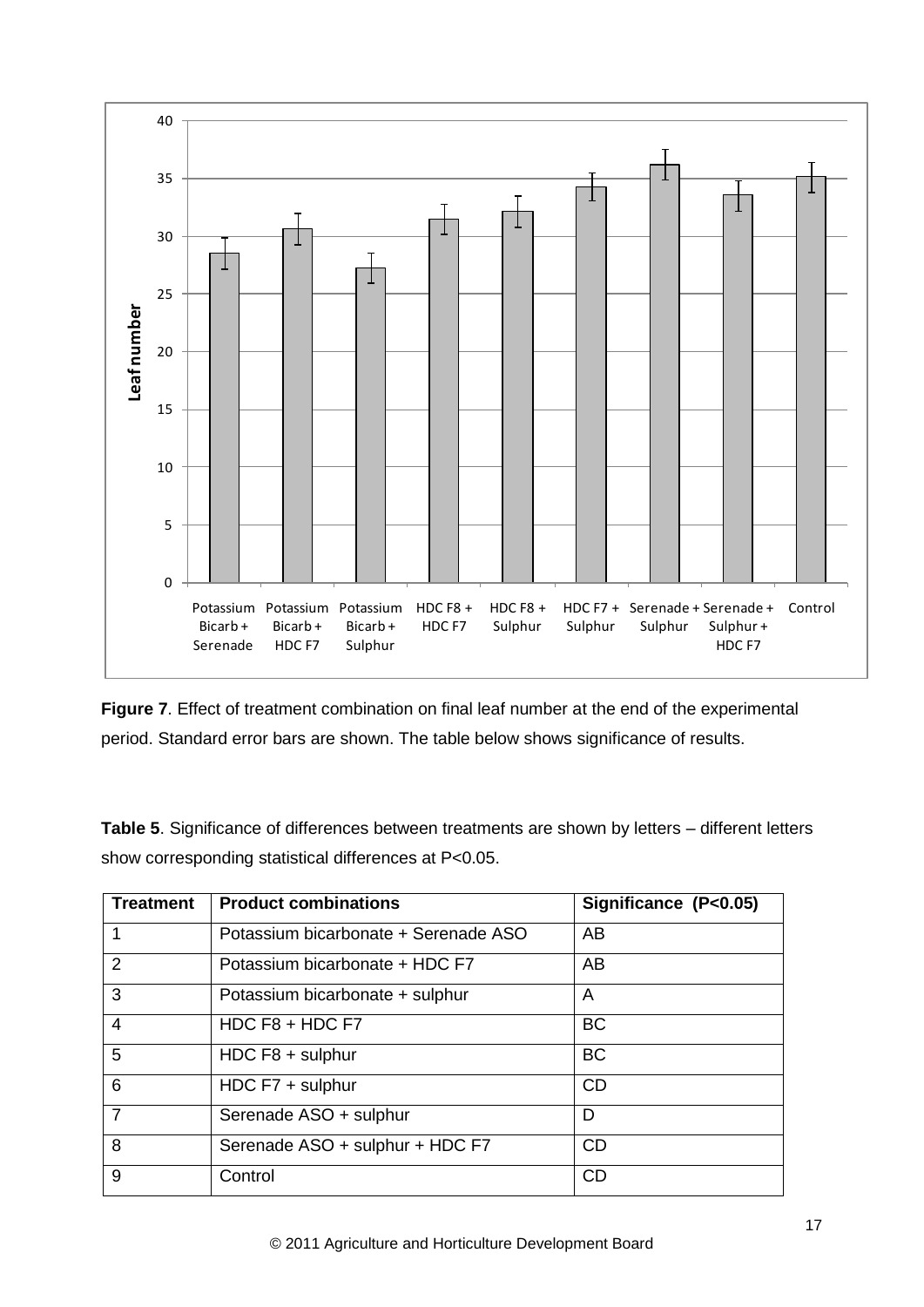#### **Discussion**

The data described above provide useful information to strawberry growers on the control of mildew in strawberry. With the limited number of options of conventional fungicides available to fruit growers currently, alternative methods of control are needed. Of the combinations tested, only those containing potassium bicarbonate, sulphur or Serenade ASO are approved plant protection products but even only using these three products a useful level of control can be achieved. The advantage of the products tested is that they all offer the potential for residue free control of mildew in strawberry. It will be important to continue this work in other crops where mildew is an issue such as apples and some varieties of raspberries.

Sprinklers used during the establishment phase were able to prevent development of the symptoms of mildew when in use for the first four weeks following planting. The use of sprinklers is primarily aimed at reducing transpiration rates and cooling plants to improve yield. In a previous HDC project (Carew and Battey, 2002), it was shown that the use of sprinklers can increase yield by as much as 10% through effects on transpiration and reduced temperatures. It was also shown that mildew symptoms do not develop. Again in the project described here, the sprinklers achieved the same effect. No symptoms of mildew were seen during the period that the sprinklers were being used. As soon as the sprinklers were switched off, leaf cupping, mildew mycelium and purple blotching was seen. This may have been a coincidence but commercial experience supports the use of sprinklers as the first method of mildew control. Unfortunately the sprinklers have to be switched off once the plants start flowering and so mildew control after this period must be through applications made to the crop.

Once mildew mycelium had started to develop, the rate at which its severity increased was significant. Three weeks after its appearance, mildew mycelium was present on 50% of assessed leaves. Leaf cupping reached close to 100% only one week after the first cupping of leaves was seen. It is clear from these data and from commercial experience therefore that weekly applications of control products are necessary. Leaving applications for two weeks would simply be too long and would allow mildew severity to increase too greatly leaving the grower battling against mildew, potentially for the rest of the season.

Potassium bicarbonate, in particular when combined with sulphur, was the most effective combination and caused significantly lower levels of mildew than most other treatments. Potassium bicarbonate is an eradicant of mildew and because of this the severity of mildew decreased at three points during the experiment. This seemed to be connected with periods of cooler temperatures. In contrast, severity of mildew in the treatments only containing protectants increased throughout the experiment, only decreasing at the end of the experiment when temperatures declined significantly. The severity of mildew in these treatments increased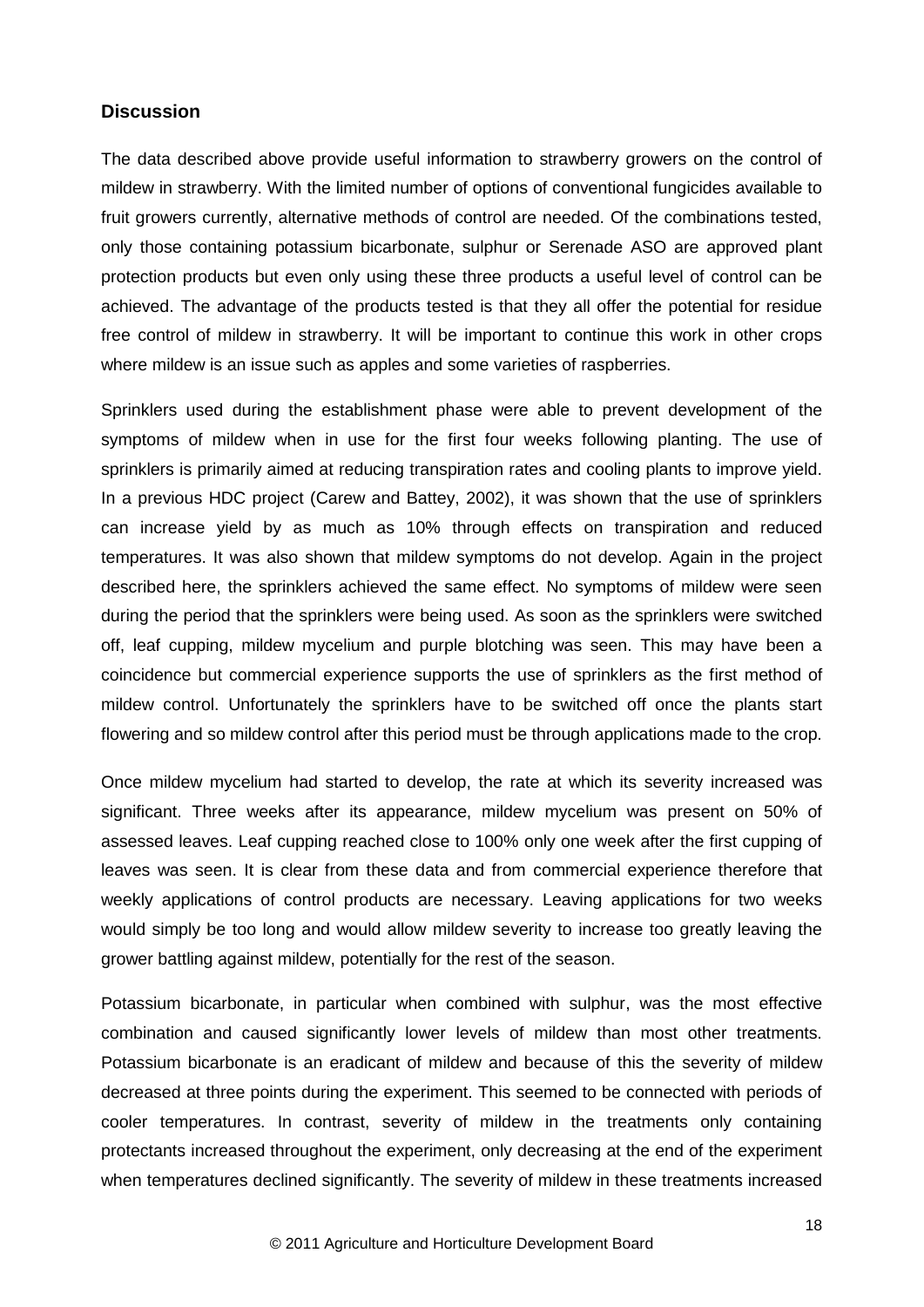at a more or less exponential rate suggesting that if these protectant treatments were applied to an everbearer / day-neutral crop, the severity of mildew would eventually increase to a point where control was lost. The use of potassium bicarbonate is therefore important in any commercial application of these treatments as it is the only product tested which was able eradicate mildew as opposed to reducing the rate at which it increased in severity.

There are two problems with the use of potassium bicarbonate. Firstly, its approval for outdoor strawberries limits the quantity applied to 60kg/Ha per year. At a concentration of 10g/L and a water volume of 500L per hectare, this means that only 12 applications would be permitted. This would provide sufficient coverage for a crop of June-bearers. However, some everbearer varieties are now being cropped from May to October, giving a potential cropping period of about 25 weeks. The second problem is that in the experiment described here, potassium bicarbonate appeared to have a phytotoxic effect on plant growth whereby leaf number was significantly reduced. It seems likely that making 25 weekly applications to an everbearer crop would have a significant effect on growth and yield. Repeated use of sulphur is known to have a phytotoxic effect on strawberry, whilst potassium bicarbonate can give rise to some leaf scorch if overused, particularly in hot conditions.

The maximum permitted quantity of potassium bicarbonate and the phytotoxicity effects therefore must be overcome either through alternating its application with for example Serenade ASO + sulphur or by using a lower concentration. To determine whether either method would still give sufficient control of mildew requires further work. It is also important to note that sulphur is harmful to certain biological controls (HDC, 1998). Yield records were not part of the experimental protocol but obviously in any system developed for commercial systems this would have to be determined.

#### **Conclusions**

- Sprinklers prevented the development of mildew symptoms throughout their period of  $\bullet$ use.
- Potassium bicarbonate + sulphur was the most effective combination tested and caused the lowest severity of mildew in the experiment described here.
- Weekly applications of control products are necessary as the rate at which mildew severity increased in the control treatment was significant.
- Potassium bicarbonate was the only product which was able to eradicate mildew.
- Potassium bicarbonate however caused a significant phytotoxic effect meaning that its  $\bullet$ repeated use over a number of months would not be recommended. Either its rate of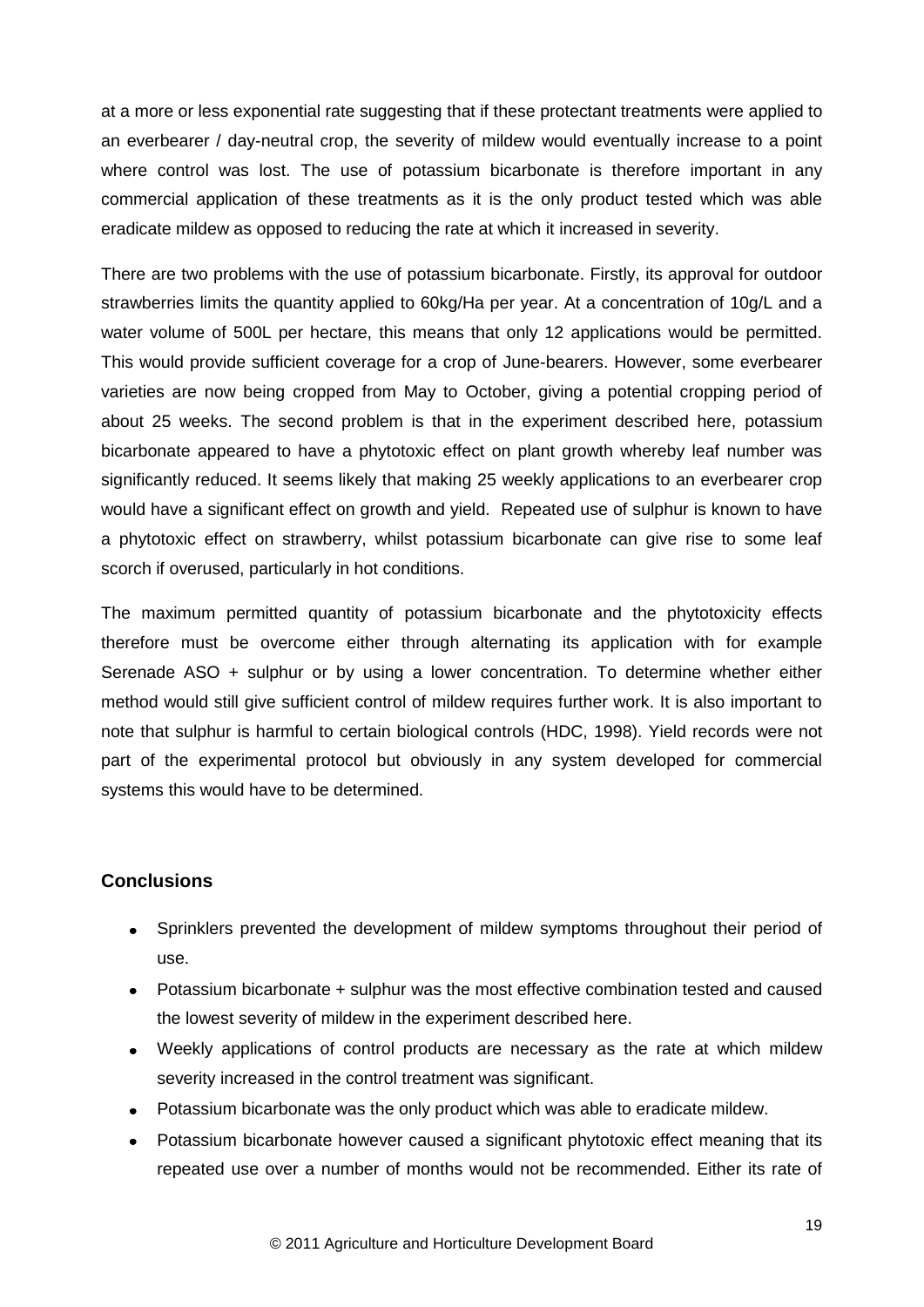application needs to be reduced or a combination of products is needed for commercial production.

Repeated use of sulphur is known to have a phytotoxic effect on strawberry, whilst potassium bicarbonate can give rise to some leaf scorch if overused, particularly in hot conditions. Therefore great care should be taken when using these products either singly or in combination over a period of time, with their effects monitored closely during management of the spray programme.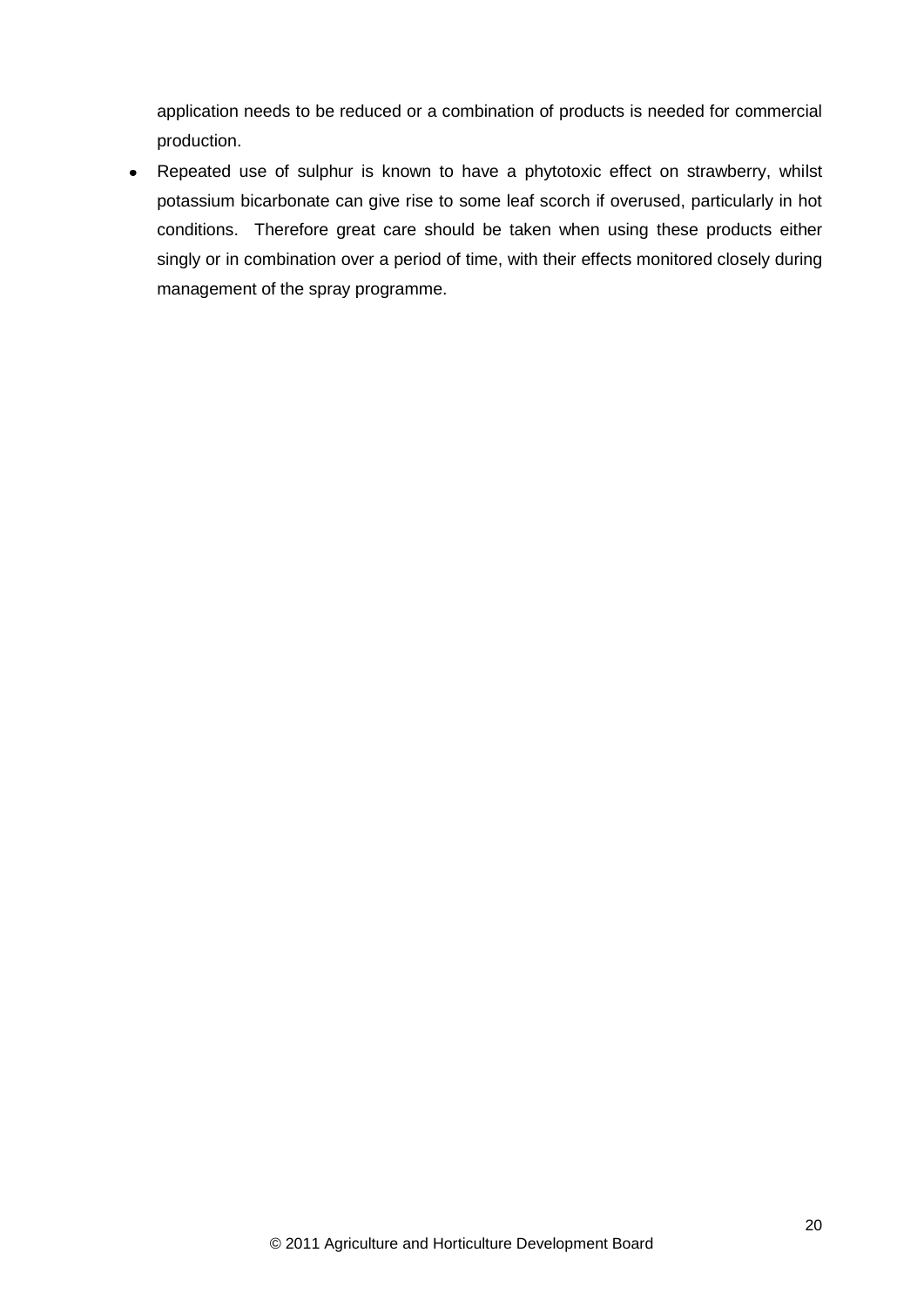#### **References**

Amsalem L., Freeman S., Rav-David D., Nitzani Y., Sztejnberg A., Pertot I. and Elad Y. Effect of Climatic Factors on Powdery Mildew Caused by *Sphaerotheca macularis* f. sp. *Fragariae* on Strawberry. European Journal of Plant Pathology, 114, 283-292.

Carew J.G. and Battey N.H. 2002. Effect of mist irrigation on fruit shape and yield in 'Elsanta'. Horticultural Development Council report for project SF 57.

HDC. 1998. Strawberry: Strategies for the reduction of fungicide applications for mildew control. Horticultural Development Council report for project SF 49.

Okayama K., Nakano T., Matsutani S. and Sugimura T. 1995. A simple and reliable method for evaluating the effectiveness of fungicides for control of powdery mildew (*Sphaerotheca macularis*) on strawberry. Annals of the Phytopathology Society of Japan, 61, 536 – 540.

Parker S. and Hall A. 2008. Extending and exploiting new knowledge of strawberry powdery mildew – extension of Project SF 62. Horticultural Development Company report for project SF 62A.

Strand L. 2008. Integrated pest management for strawberries. University of California Agriculture and Natural Sciences Publication 3351, Oakland, California, U.S.A.

Xiao C.L., Chandler C.K., Price J.F., Duval J.R., Mertely J.C., and Legard D.E. 2001. Comparison of Epidemics of *Botrytis* Fruit Rot and Powdery Mildew of Strawberry in Large Plastic Tunnel and Field Production Systems. Plant Disease, 85, 901 – 909.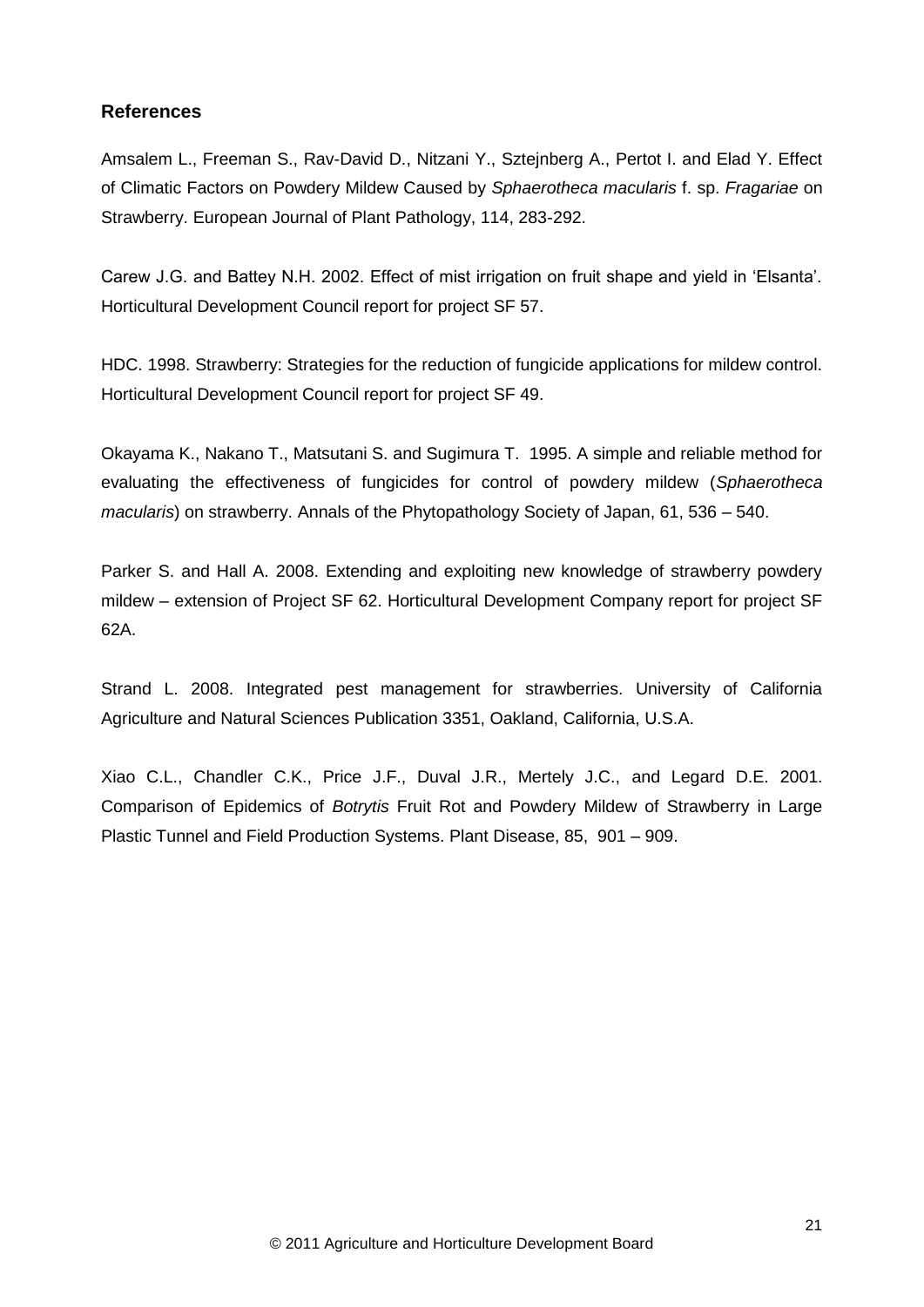## **Appendix 1**

Photographs taken on 29<sup>th</sup> July 2010. At this point, mildew symptoms had not been seen in any of the treatments.



**Treatment 1.** Potassium bicarbonate + Serenade ASO.



**Treatment 2.** Potassium bicarbonate + HDC F7.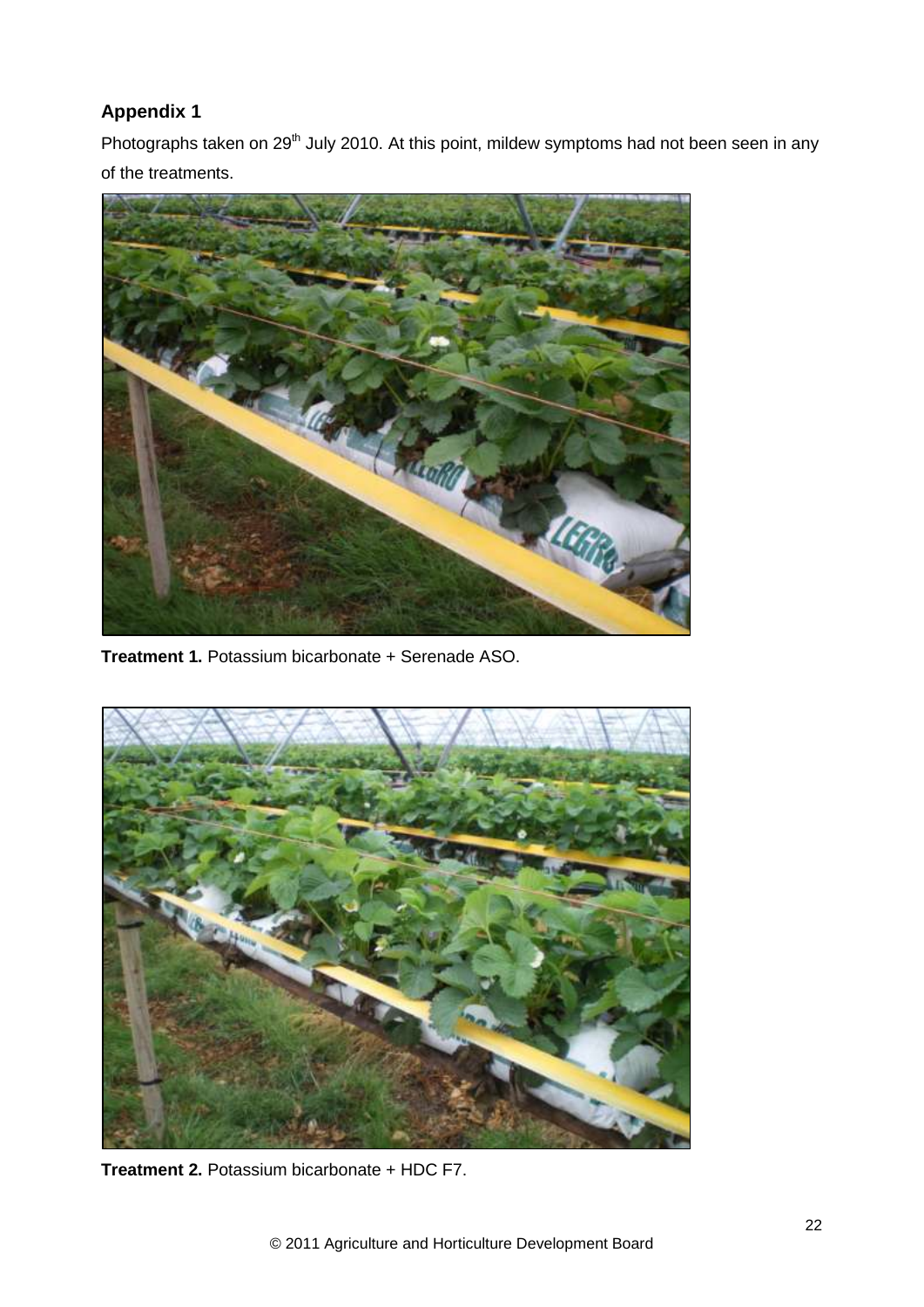

**Treatment 3**. Potassium bicarbonate + sulphur.



**Treatment 4.** HDC F8 + HDC F7.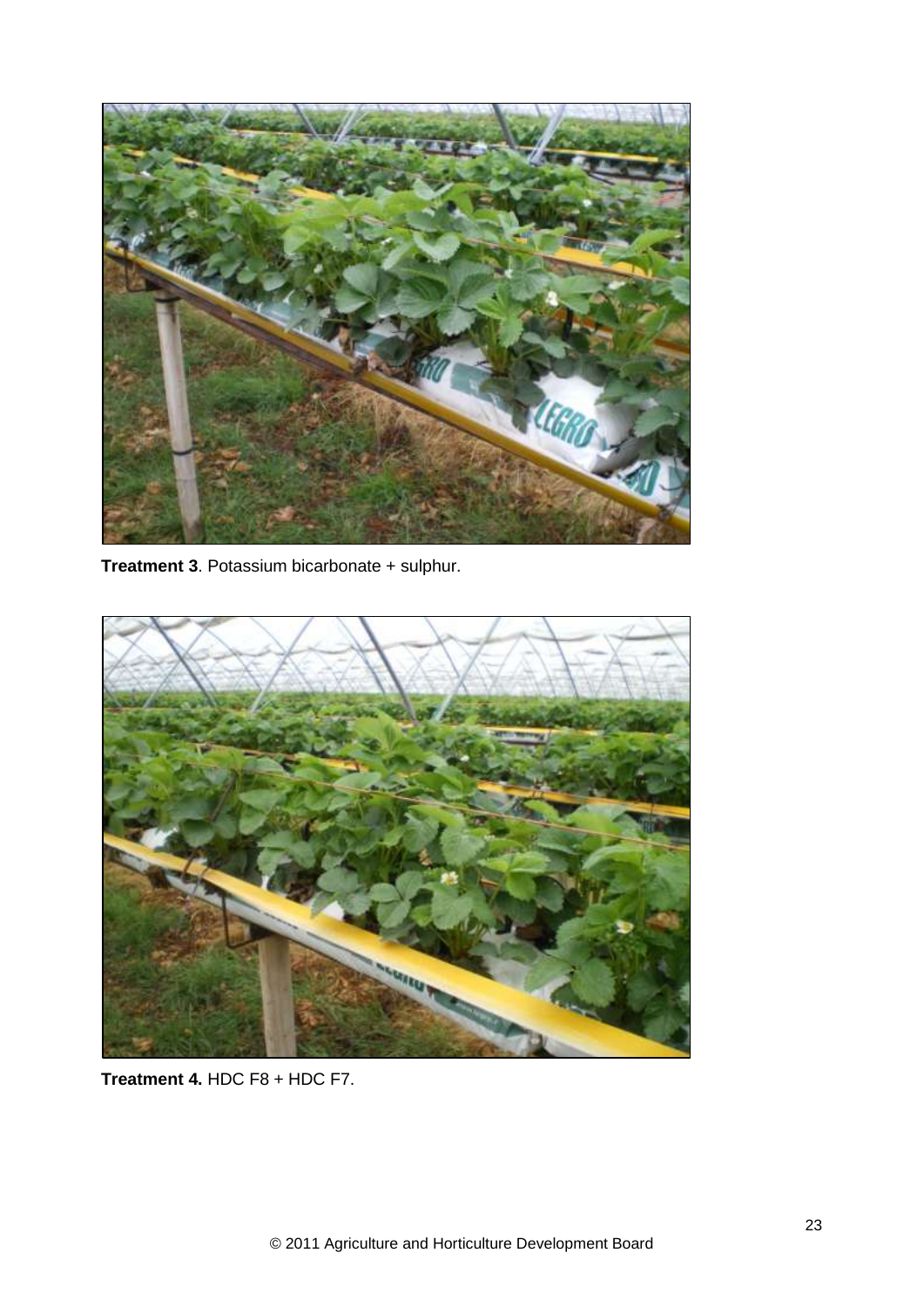

**Treatment 5.** HDC F8 + sulphur.



**Treatment 6**. HDC F7 + sulphur.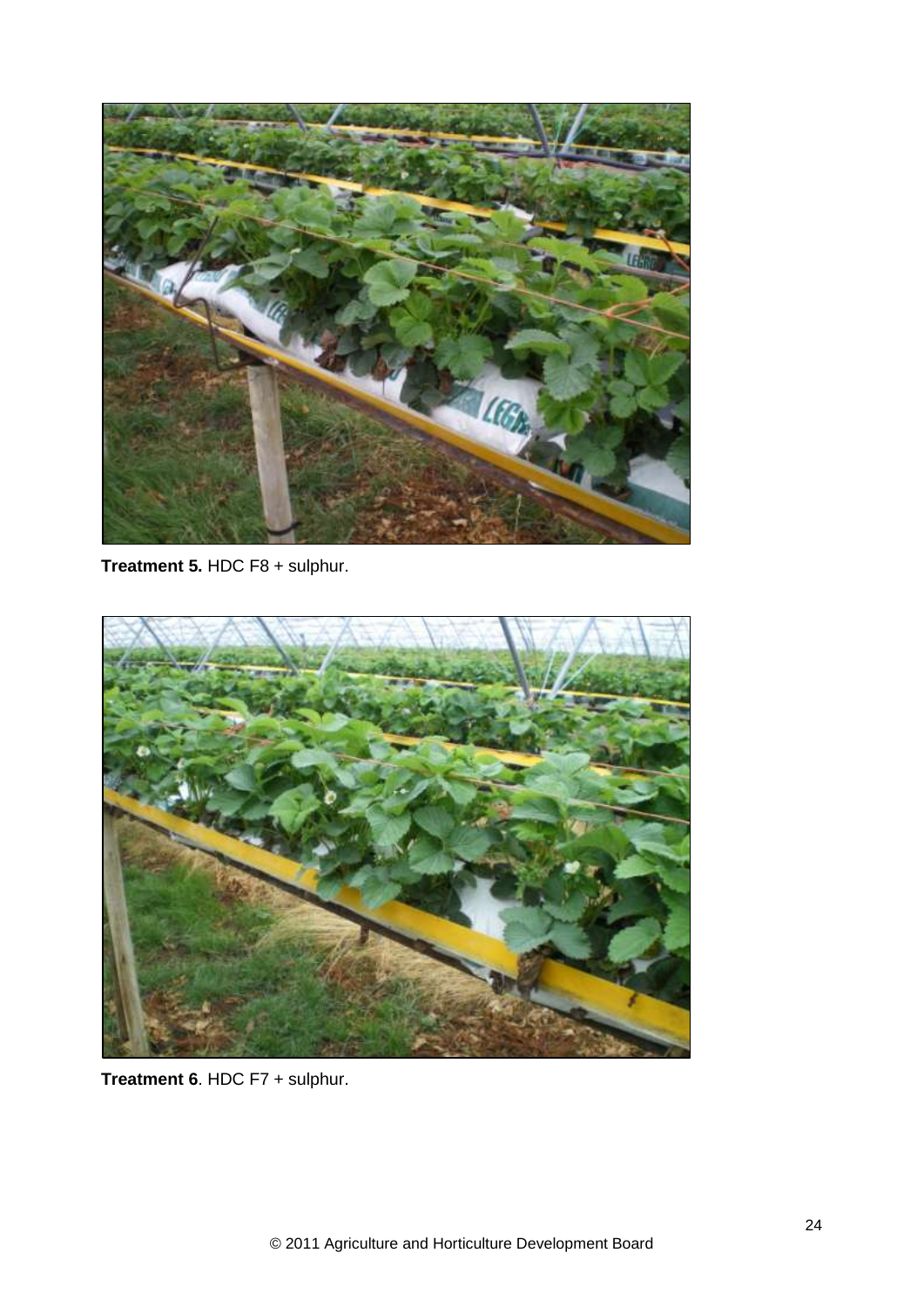

**Treatment 7**.Serenade ASO + sulphur.



**Treatment 8.** Serenade ASO + sulphur + HDC F7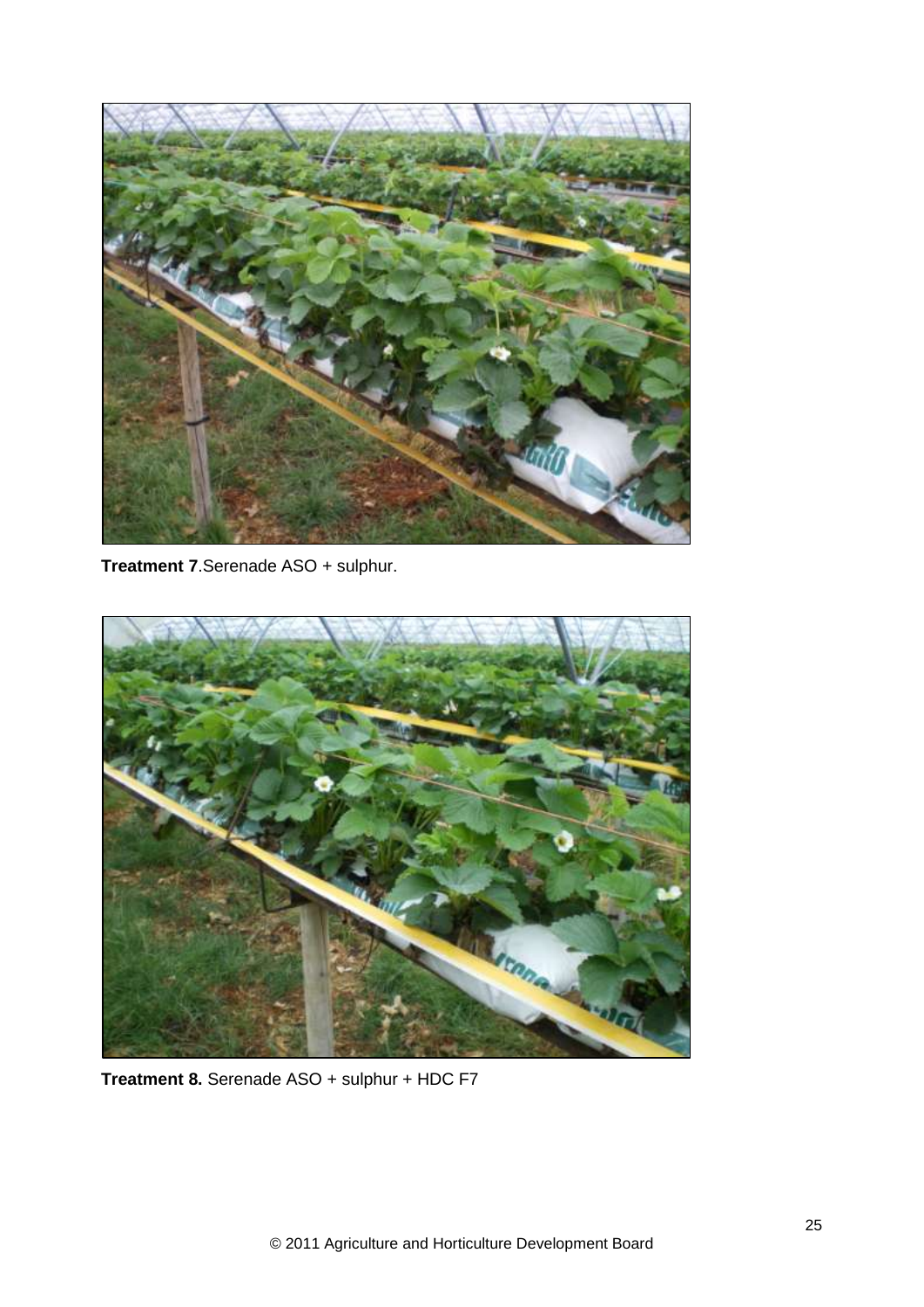

**Treatment 9.** Control treatment.



**Treatment 9. Control treatment** - leaf cupping was defined for the purposes of uniform assessment as being when the leaf margins are perpendicular to the leaf orientation.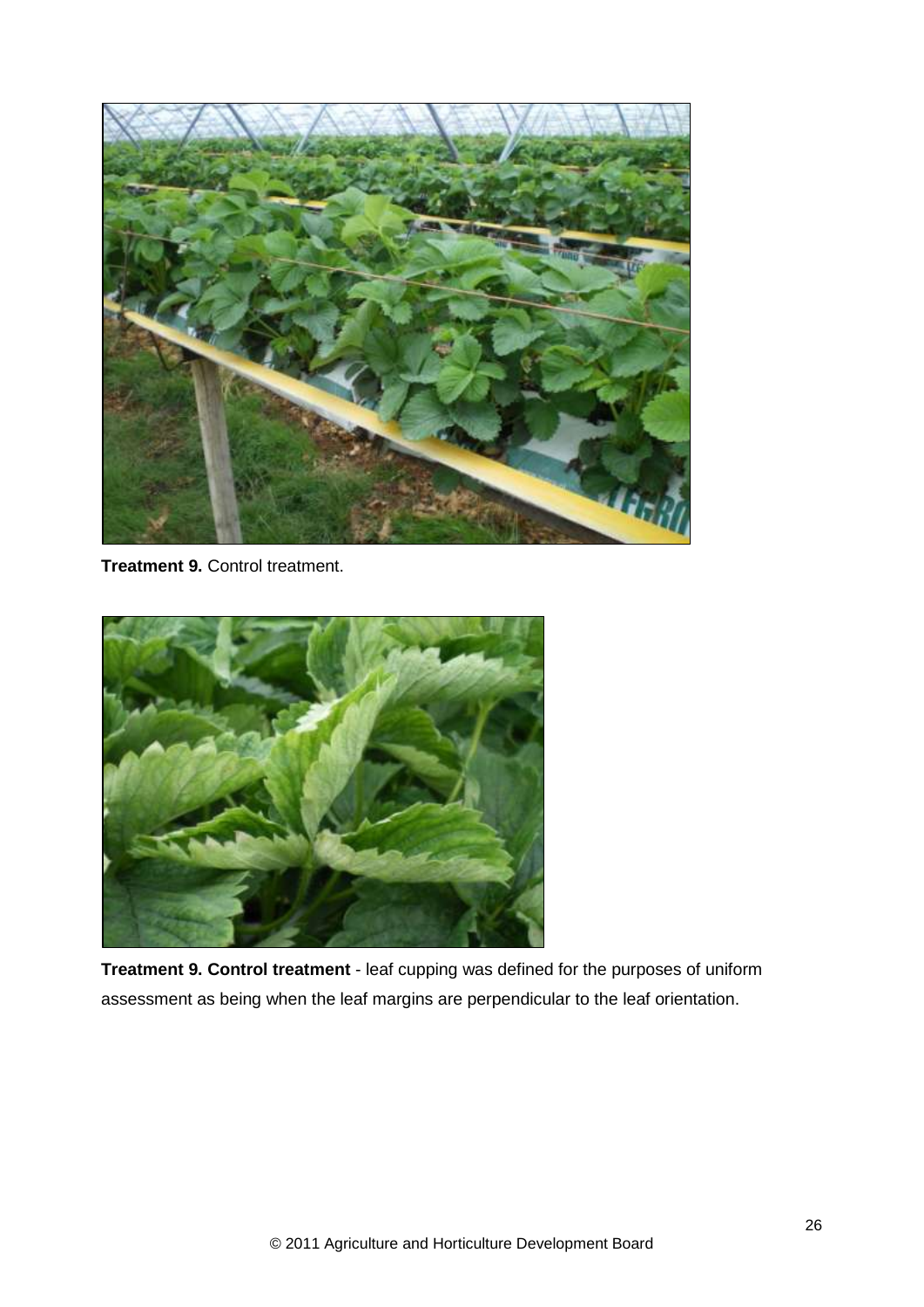## **Appendix 2**

Photographs taken on 9<sup>th</sup> September 2010. At this point, mildew severity was significantly greater in the control treatment than any other treatment.



**Treatment 1.** Potassium bicarbonate + Serenade ASO.



**Treatment 2**. Potassium bicarbonate + HDC F7.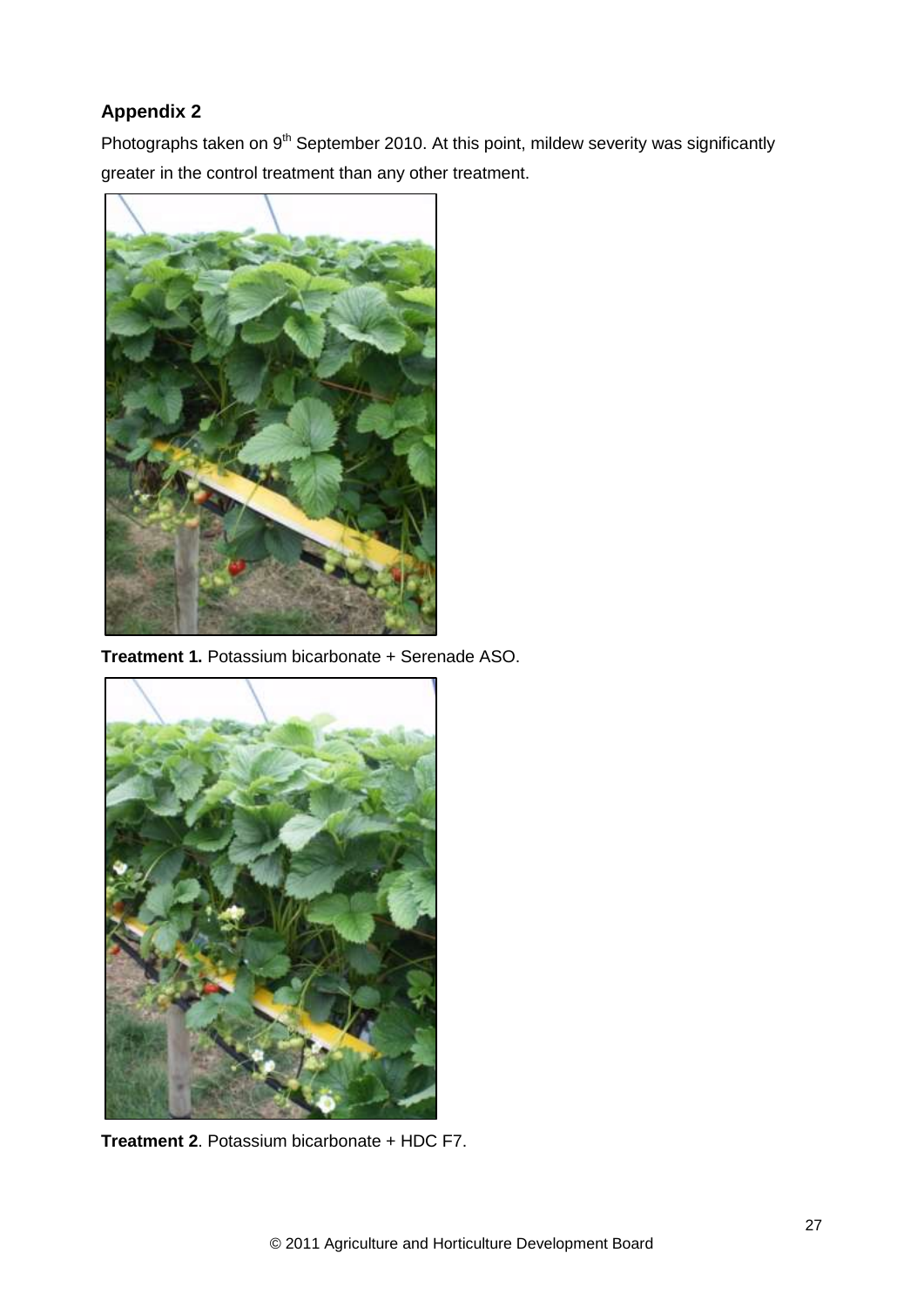

**Treatment 3**. Potassium bicarbonate + sulphur.



**Treatment 4.** HDC F8 + HDC F7.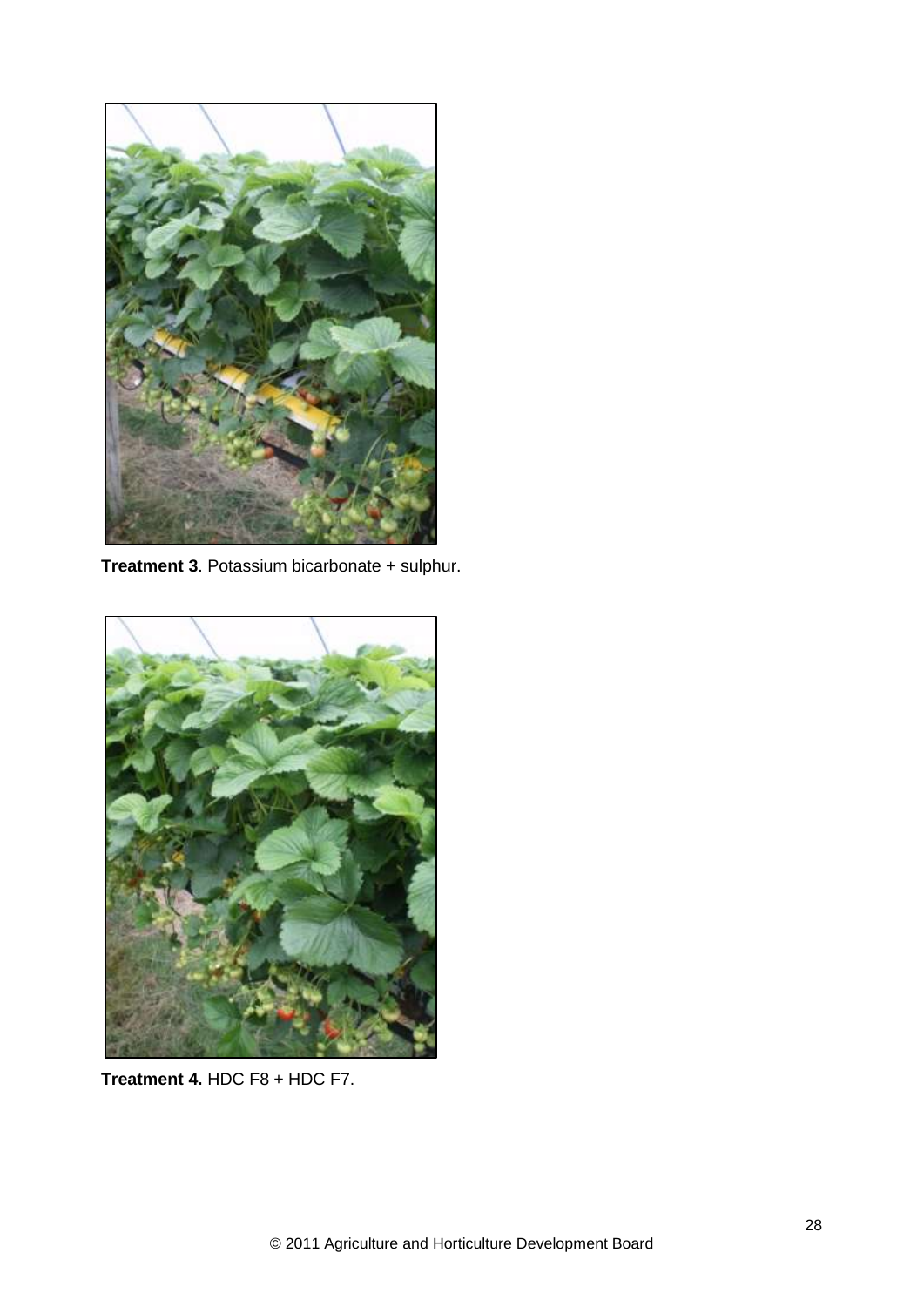

**Treatment 5.** HDC F8 + sulphur.



**Treatment 6**. HDC F7 + sulphur.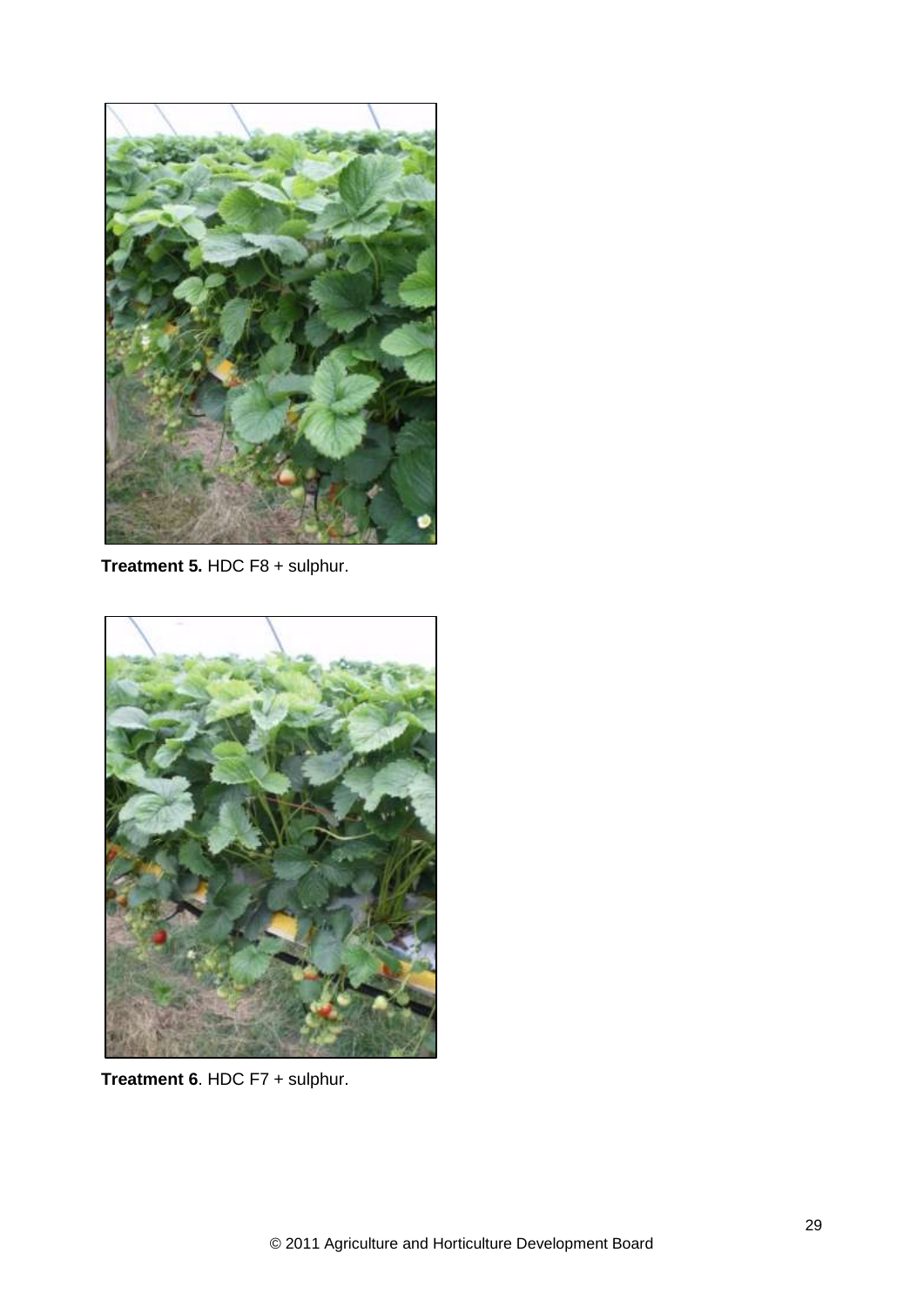

**Treatment 7.** Serenade ASO + sulphur.



**Treatment 8**. Serenade ASO + sulphur + HDC F7.